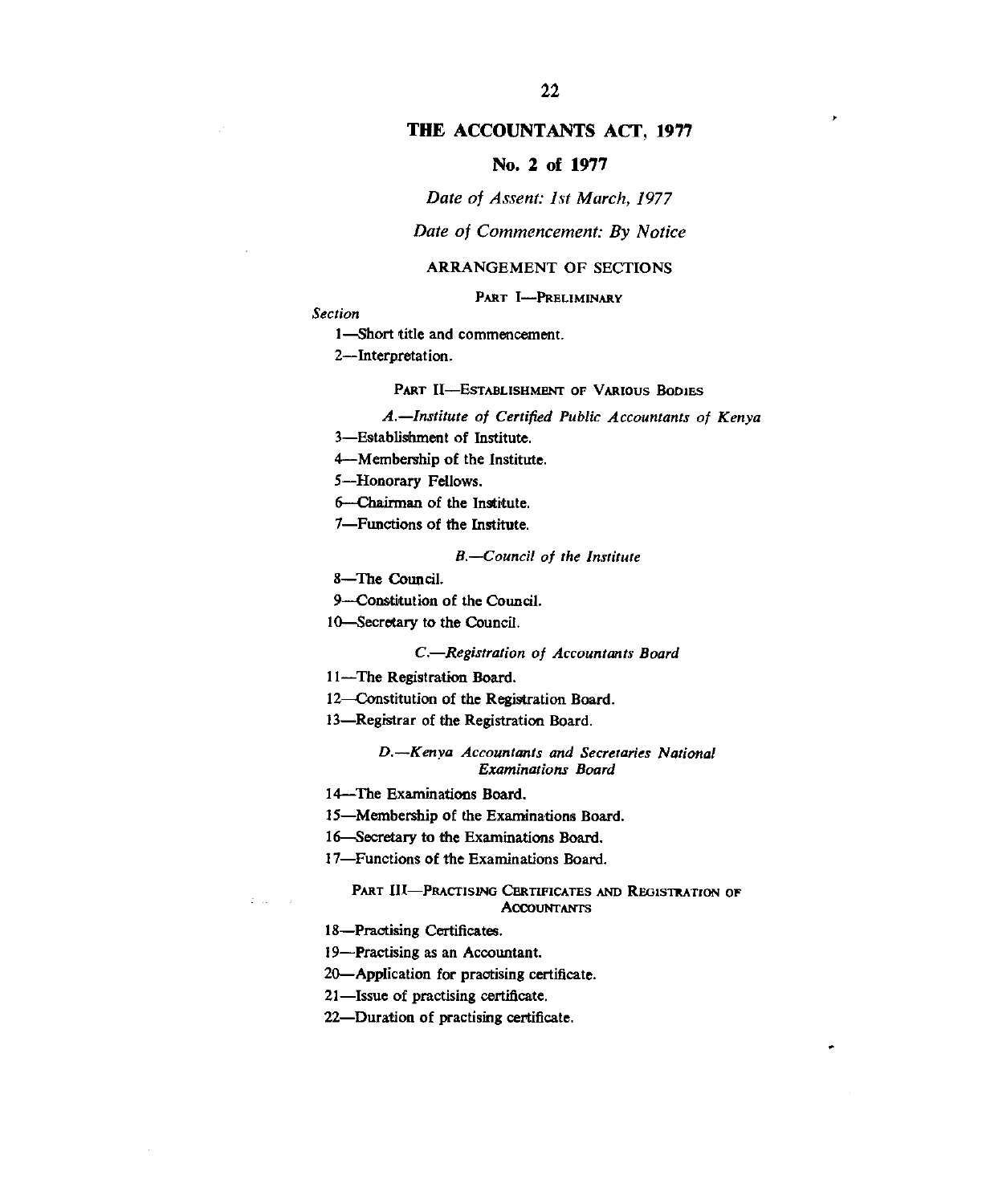## *Clause*

23—Application for registration.

24—Qualifications.

25—Disqualifications.

26—Registration.

27—Cancellation of registration.

### **PART IV—DISCIPLINARY PROVISIONS**

28—Professional misconduct.

29—The Disciplinary Committee.

30—Inquiry by the Disciplinary Committee.

31—Recommendations after inquiry.

32—Determination by the Registration Board.

33—Appeals.

34—Rules.

### **PART V—MISCELLANEOUS**

35—Staff and protection of Institute, etc., from liability.

36—Terms and conditions of employment of staff.

37—Moneys payable to the Institute and other bodies.

38—Accounts and audit.

39—Offences.

40—Vacancy in membership.

41—Regulations.

#### **PART VI—TRANSITIONAL AND SAVINGS**

42—Application.

43—Convening first annual general meeting of Institute.

44—Examinations Board, temporary membership.

#### PART VII-REPEAL AND AMENDMENTS

45—Repeal of Cap. 524.

46-Amendments.

**FIRST SCHEDULE—The** Institute.

SECOND SCHEDULE-The Council.

**THIRD** SCHEDULE—The Registration Board.

**FOURTH SCHEDULE—The** Examinations Board.

FIFTH SCHEDULE-Proceedings on Inquiry.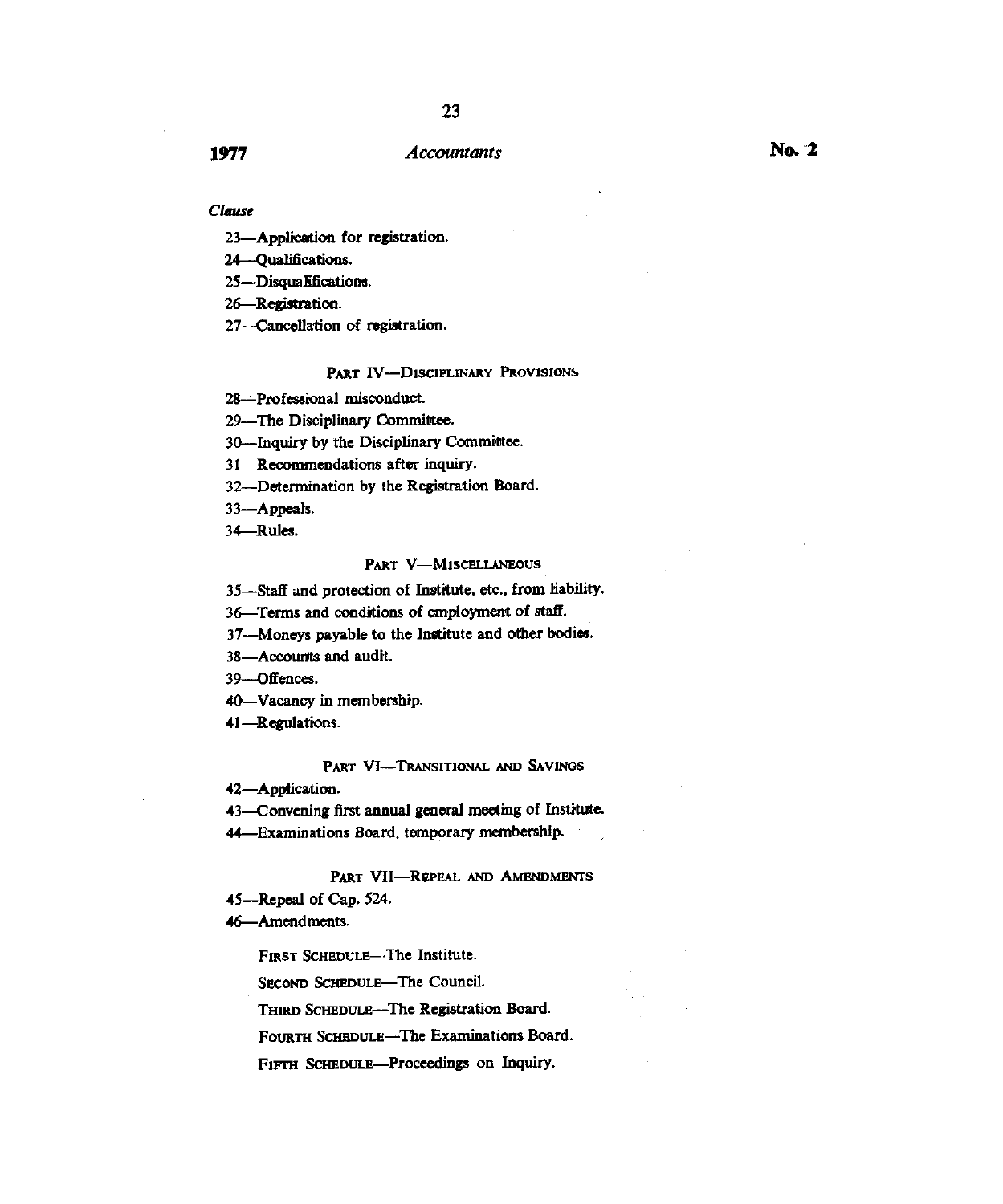**An Act of Parliament to make provision for the establishment of an Institute to be known as the Institute of Certified Public Accountants of Kenya and for two Boards to be known respectively as the Registration of Accountants Board and the Kenya Accountants and Secretaries National Examinations Board; to provide that the Institute and the two Boards shall each be a body corporate and to specify their respective functions; to provide for the examination of accountants and company secretaries and for the registration of accountants and make provision for matters connected therewith and incidental thereto** 

ENACTED by the Parliament of Kenya, as follows :  $-$ 

### PART 1—PRELIMINARY

Short title and Commencement.

1. This Act may be cited as the Accountants Act, 1977, and shall come into operation on such date (which date is hereinafter referred to as "the commencement of this Act") as the Minister may, by notice in the Gazette, appoint :

Provided that the Minister may appoint a different date or dates to the commencement of this Act as the date or dates on which sections 45 and 46 shall come into operation.

Interpretation.

2. (1) In this Act, unless the context otherwise requires—

"accountant" means a person registered as an accountant under the provisions of section 23 of this Act;

"Chairman" means the Chairman of the Institute, and includes a person appointed under paragraph 2 of the First Schedule to this Act to act as Chairman;

"Council" means the Council of the Institute established by section 8 of this Act;

"Disciplinary Committee" means the committee established by section 29 of this Act;

"Examinations Board" means the Kenya Accountants and Secretaries National Examinations Board established by section 14 of this Act;

"Institute" means the Institute of Certified Public Accountants of Kenya established by section 3 of this Act;

"Minister" means the Minister for the time being responsible for Finance;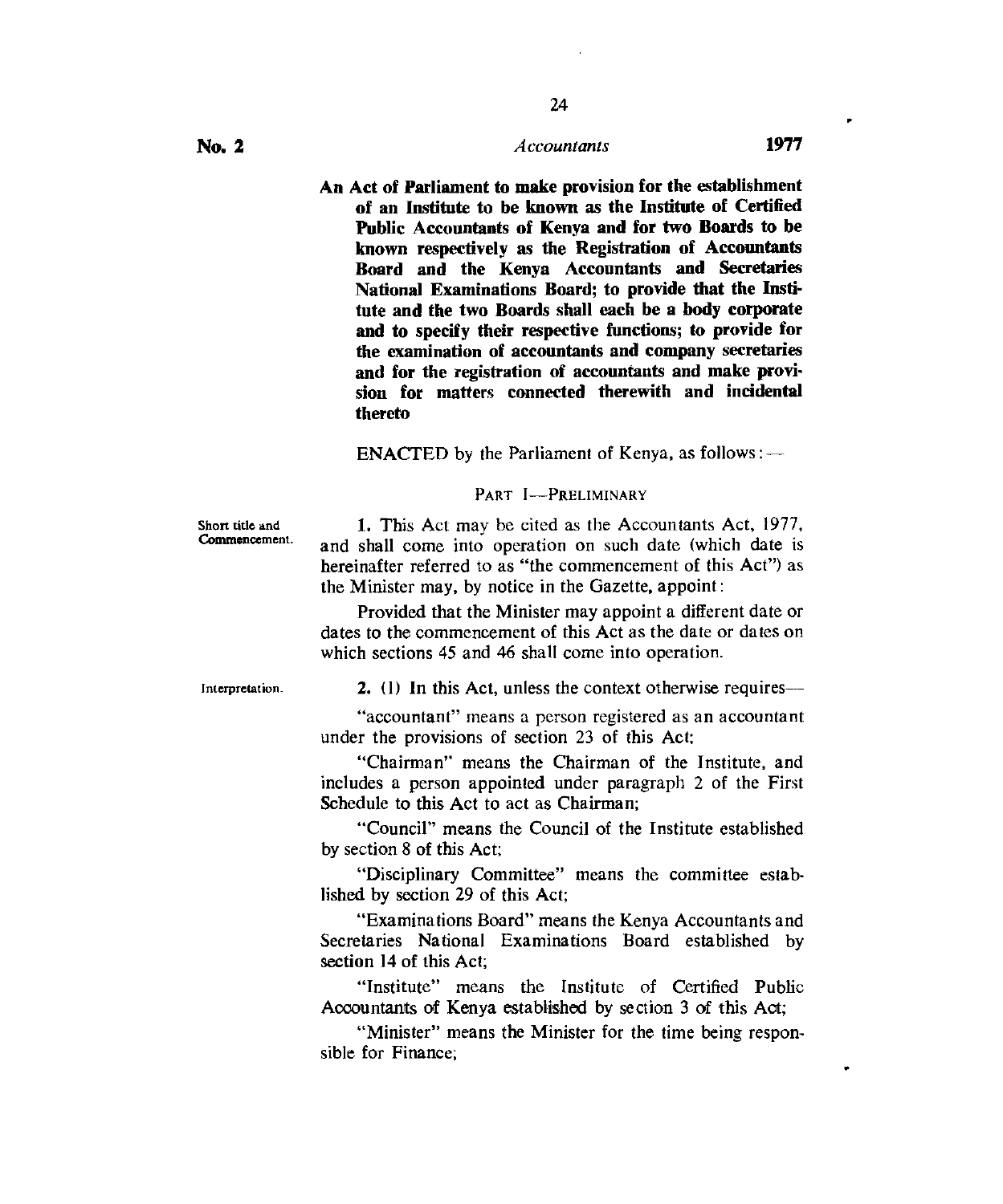"practising certificate" means a practising certificate issued by the Registration Board pursuant to section 21 of this Act;

"register" means the register kept pursuant to section 26 of this Act;

"Registration Board" means the Registration of Accountants Board established by section 11 of this Act;

"secretary" means a member of the professional Institute for company secretaries and administrators which is to be established after approval by the Attorney-General.

(2) For the purpose of this Act—

- (a) a person is registered if his name is recorded in the register pursuant to section 26 (I) (a) of this Act;
- *lb)* a person is not registered if his registration is cancelled and particulars of the cancellation are recorded in the register pursuant to section 26 (1) (c) of this Act; and
- $(c)$  a person is registered if the fact of the restoration of his registration is recorded in the register pursuant to section 26 (1) *(d)* of this Act.

PART II—ESTABLISHMENT OF VARIOUS BODIES

# *A.—Institute of Certified Public Accountants of Kenya*

*3.* (1) There is established by this Act an Institute to be known as the Institute of Certified Public Accountants of Kenya.

(2) The Institute—

- $(a)$  shall be a body corporate;
- (b) shall have a common seal which shall be kept in such manner as the Council directs;
- $(c)$  may acquire, hold and dispose of property; and
- $(d)$  may sue and be sued in its corporate name.

(3) All courts, judges and other persons acting judicially shall take judicial notice of the seal of the Institute affixed to a document and shall presume that it was duly affixed.

(4) The provisions of the First Schedule to this Act shall have effect with respect to the Institute.

Establishment of Institute.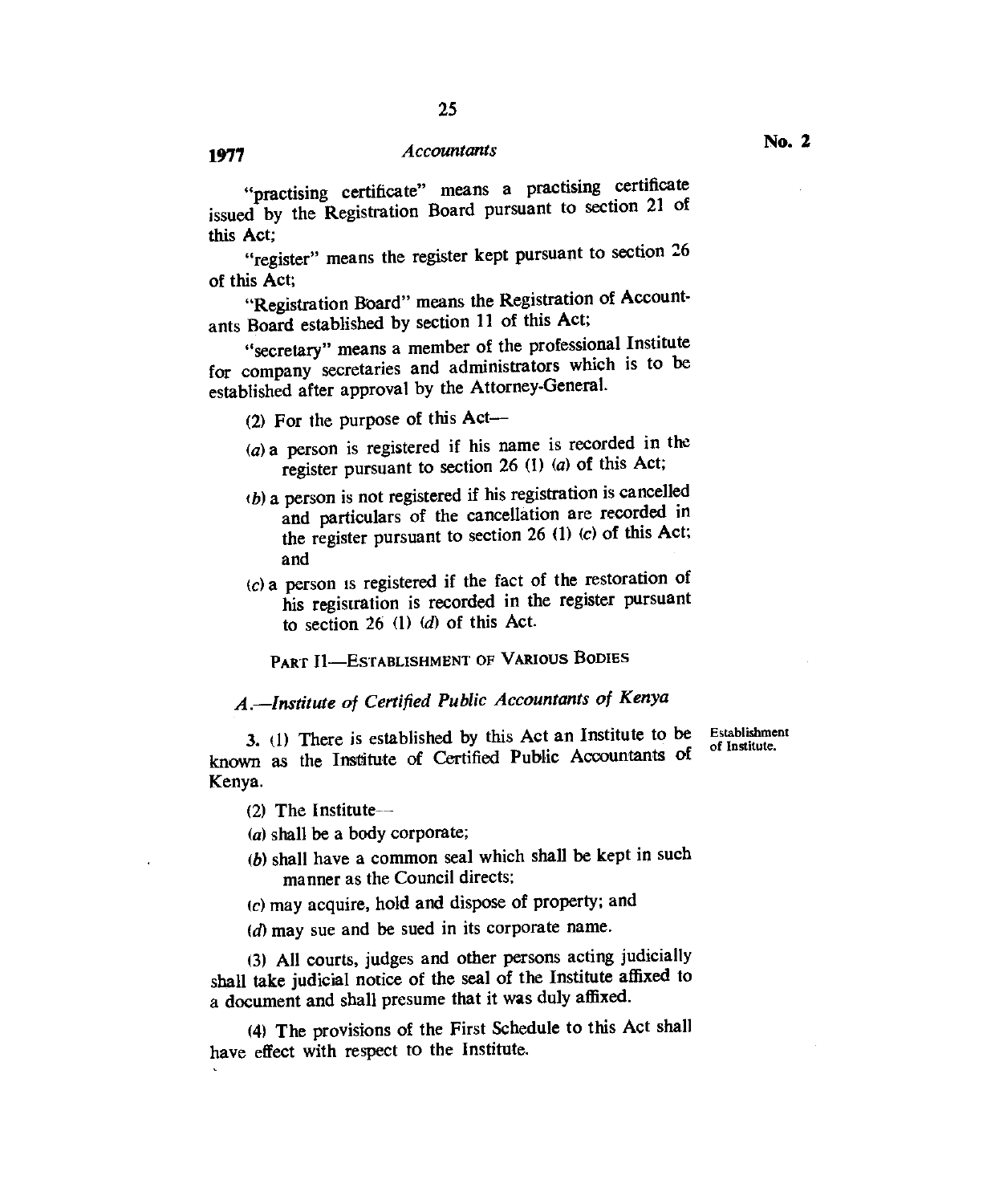# *Accountants* **1977**

Membership of the Institute.

**No. 2** 

4. (1) Each person who is registered is a member of the Institute.

(2) The members of the Institute are divided into the following two classes, namely—

- (a)Fellows (comprising those persons who become Fellows pursuant to an invitation under subsection (3) of this section) each of whom shall be titled "Fellow of the Institute of Certified Public Accountants of Kenya" (designatory letters F.C.P.A. (Kenya)); and
- (b)Members (comprising those members of the Institute who are not Fellows) each of whom shall be titled "Member of the Institute of Certified Public Accountants of Kenya" (designatory letters C.P.A. (Kenya)).

(3) Where the Council considers that a member of the Institute has rendered outstanding services to the accountancy profession, the Council may invite the member to become a Fellow.

(4) Members of the Institute shall pay such fees and subscriptions as the Council determines under section 8 (3) of this Act.

**5.** (1) Where the Council considers that a person (not being a member of the Institute) has rendered special services to the Institute or the accountancy profession, the Council may invite the person to become an Honorary Fellow of the Institute.

(2) An Honorary Fellow shall not be a member of the Institute.

**6.** There shall be a Chairman of the Institute who shall be elected in the manner provided in paragraph **I** of the First Schedule to this Act.

Functions of the Institute.

Chairman of the Institute.

- **7.** The functions of the Institute are—
- (a) to promote standards of professional competence and practice amongst members of the Institute;
- $(b)$  to promote research into the subjects of accountancy and finance, and related matters, and the publication of books, periodicals, journals and articles in connexion therewith;

Honorary

Fellows.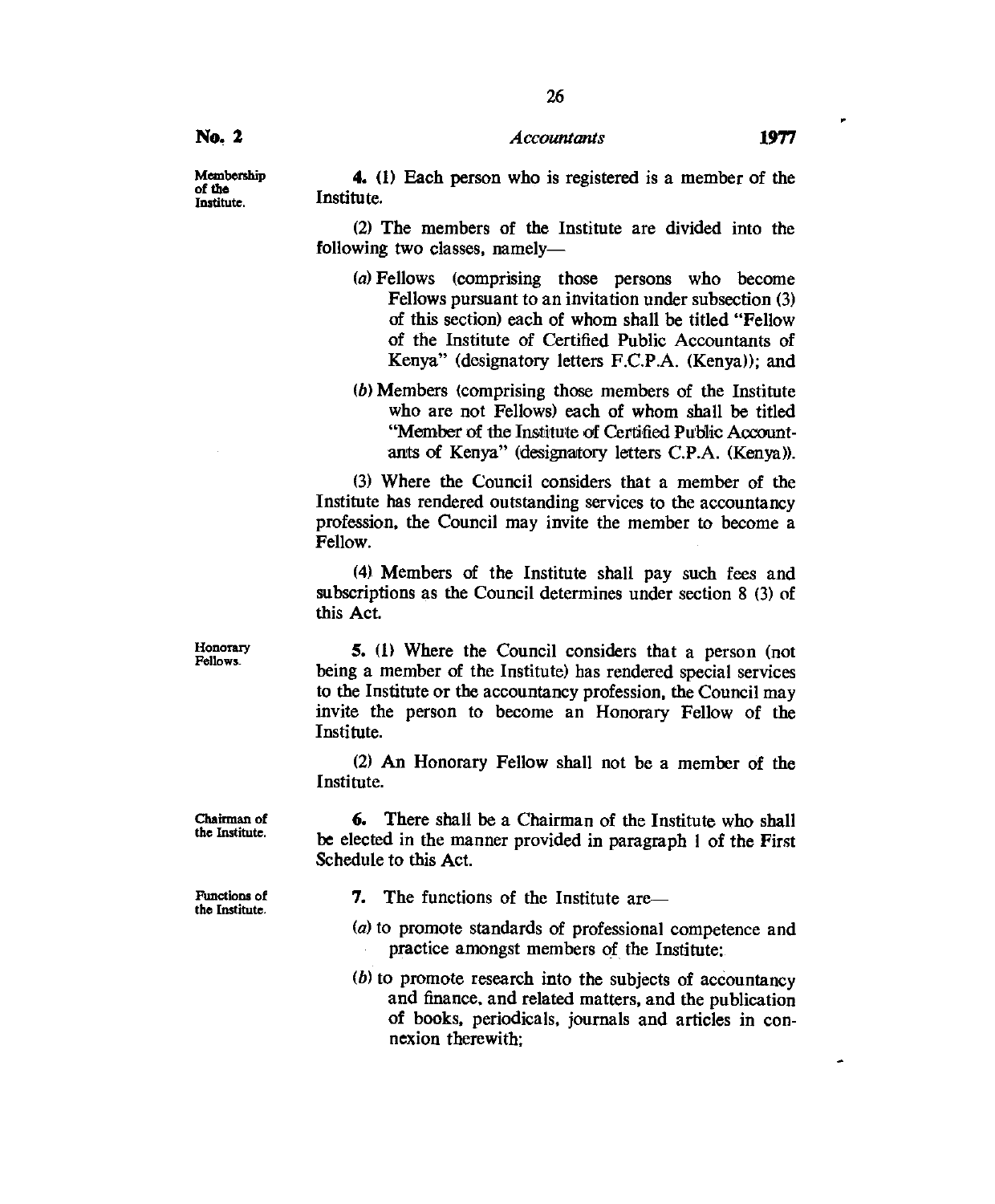- $(c)$  to promote the international recognition of the Institute;
- $(d)$  to advise the Examinations Board on matters relating to examination standards and policies;
- $(e)$  to carry out any other functions prescribed for it under any of the other provisions of this Act or under any other written law; and
- ( $f$ ) to do anything incidental or conducive to the performance of any of the preceding functions.

## *B: — Council of the Institute*

**8.** (1) The Institute shall be governed by a council to be **The** Council. known as the Council of the Institute.

(2) Subject to this Act, all acts and things done in the name of, or on behalf of, the Institute by the Council or with the authority of the Council shall be deemed to have been done by the Institute.

(3)The fees and subscriptions payable from time to time by members of the Institute shall be determined by the Council.

(4)The provisions of the Second Schedule to this Act shall have effect with respect to the Council.

**9.** (1) The Council shall consist of—

Constitution of the Council.

 $(a)$  the Chairman:

- $(b)$  nine members of the Institute elected in the manner provided in paragraph 1 (1) of the Second Schedule to this Act; and
- $(c)$  one member appointed pursuant to subsection  $(2)$  of this section.

(2) The Minister may appoint one member of the Council.

**10.** (1) There shall be a Secretary to the Council who shall be appointed by the Council.

(2) The Secretary to the Council shall hold and vacate the office of Secretary in accordance with the terms of the instrument of his appointment to that office.

**Secretary to**  the Council.

 $\mathfrak i$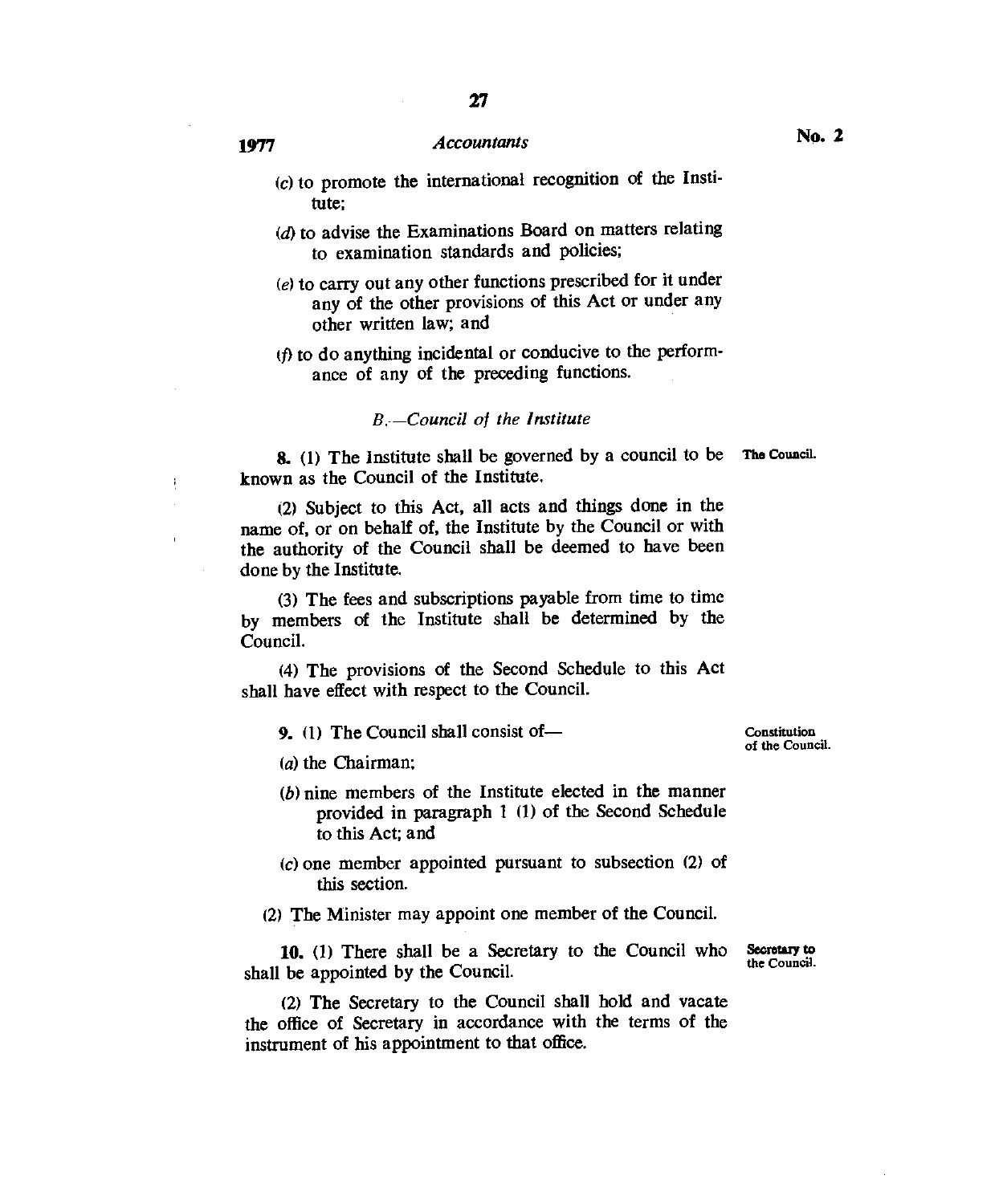# (3) In addition to the functions which he is required to exercise and perform by or under this Act, the Secretary to the Council shall exercise and perform such functions as the Council may. from time to time, determine.

*C.—Registration of Accountants Board* 

The Registration Board.

11. (1) There shall be a board to be known as the Registration of Accountants Board.

(2) The Registration Board—

 $(a)$  shall be a body corporate;

 $(b)$  shall have a common seal which shall be kept in such manner as the Registration Board directs;

(c)may acquire, hold and dispose of property; and

 $(d)$  may sue and be sued in its corporate name.

(3) All courts, judges and other persons acting judicially shall take judicial notice of the seal of the Registration Board affixed to a document and shall presume that it was duly affixed.

(4) The provisions of the Third Schedule to this Act shall have effect with respect to the Registration Board.

12. (1) The Registration Board shall consist of nine members appointed by the Minister, of whom—

Constitution of the Registration Board.

- $(a)$  three shall be nominated by the Council;
- (b)one shall be nominated by the Examinations Board; and
- (c) one shall be nominated by the Vice-Chancellor of the University of Nairobi.

(2) Of the members of the Registration Board those appointed pursuant to subsection (1) (a) of this section and at least two others must be members of the Institute.

 $\bullet$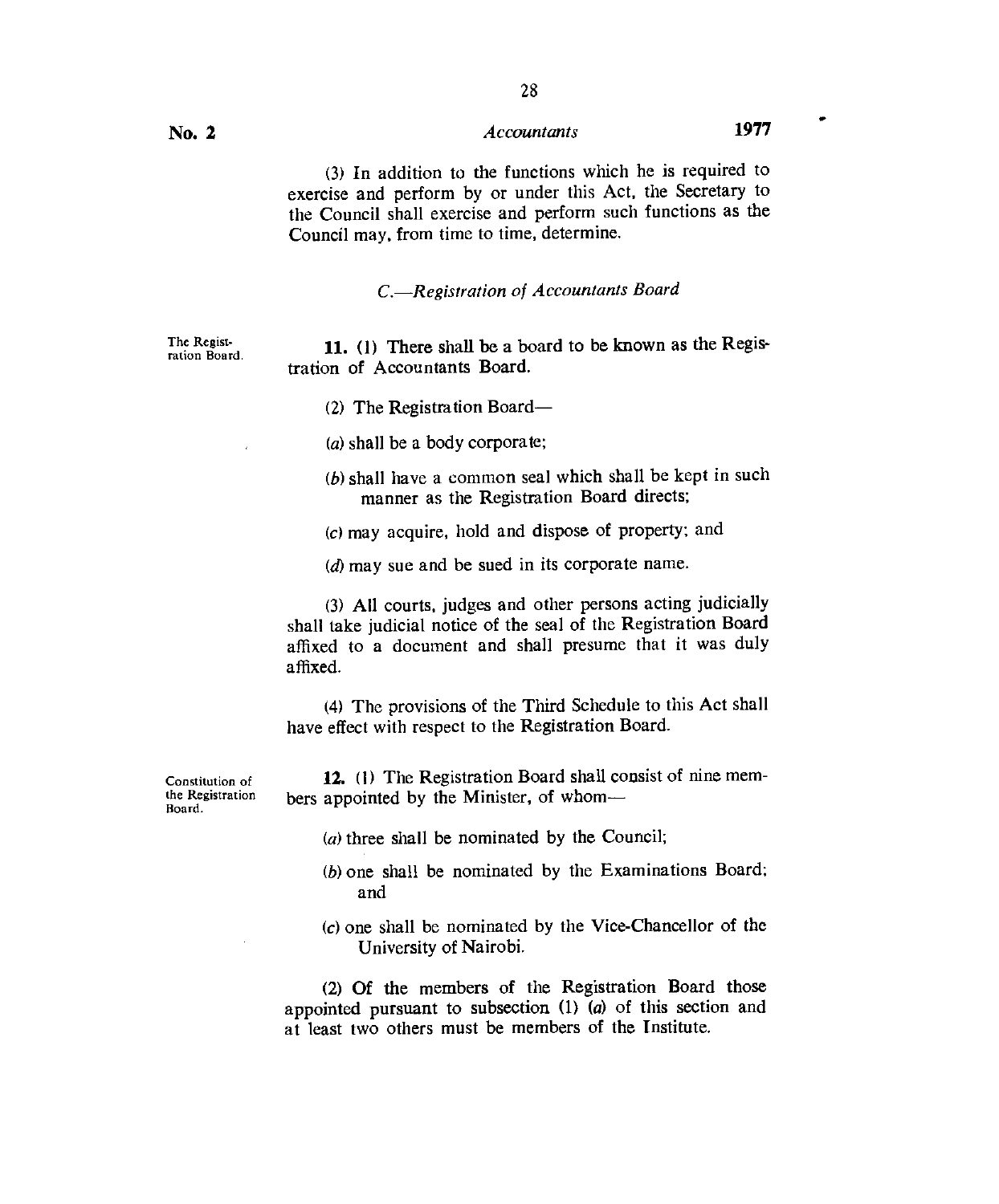**13.** (1) The Minister shall appoint a public officer to be Registrar of the Registration Board.

(2) The Registrar of the Registration Board shall hold and vacate the office of Registrar in accordance with the terms of the instrument of his appointment to that office.

(3) The Registrar of the Registration Board may attend meetings of the Registration Board and may, with the consent of the person presiding at a meeting, take part in the deliberations on any matter arising at the meeting, but he shall not be entitled to vote on any such matter.

(4) In addition to the functions which he is required to exercise and perform by or under this Act, the Registrar of the Registration Board shall exercise and perform such functions as the Registration Board may, from time to time, determine.

# *D. Kenya Accountants and Secretaries National Examinations Board*

**14. (1)** There shall be a board to be known as the Kenya Accountants and Secretaries National Examinations Board.

- (2) The Examinations Board—
- $(a)$  shall be a body corporate;
- (b) shall have a common seal which shall be kept in such manner as the Examinations Board directs;
- (c)may acquire, hold and dispose of property; and
- (d) may sue and be sued in its corporate name.

(3) All courts, judges and other persons acting judicially shall take judicial notice of the seal of the Examinations Board affixed to a document and shall presume that it was duly affixed.

(4) The provisions of the Fourth Schedule to this Act shall have effect with respect to the Examinations Board.

**15.** (1) The Examinations Board shall consist of fourteen members appointed by the Minister, of whom—

- *(a)one* shall be nominated by the Minister for the time being responsible for Finance;
- $(b)$  two shall be nominated by the Minister for the time being responsible for Education;

Membership of the **Examinations** Board.

The Examinations Board.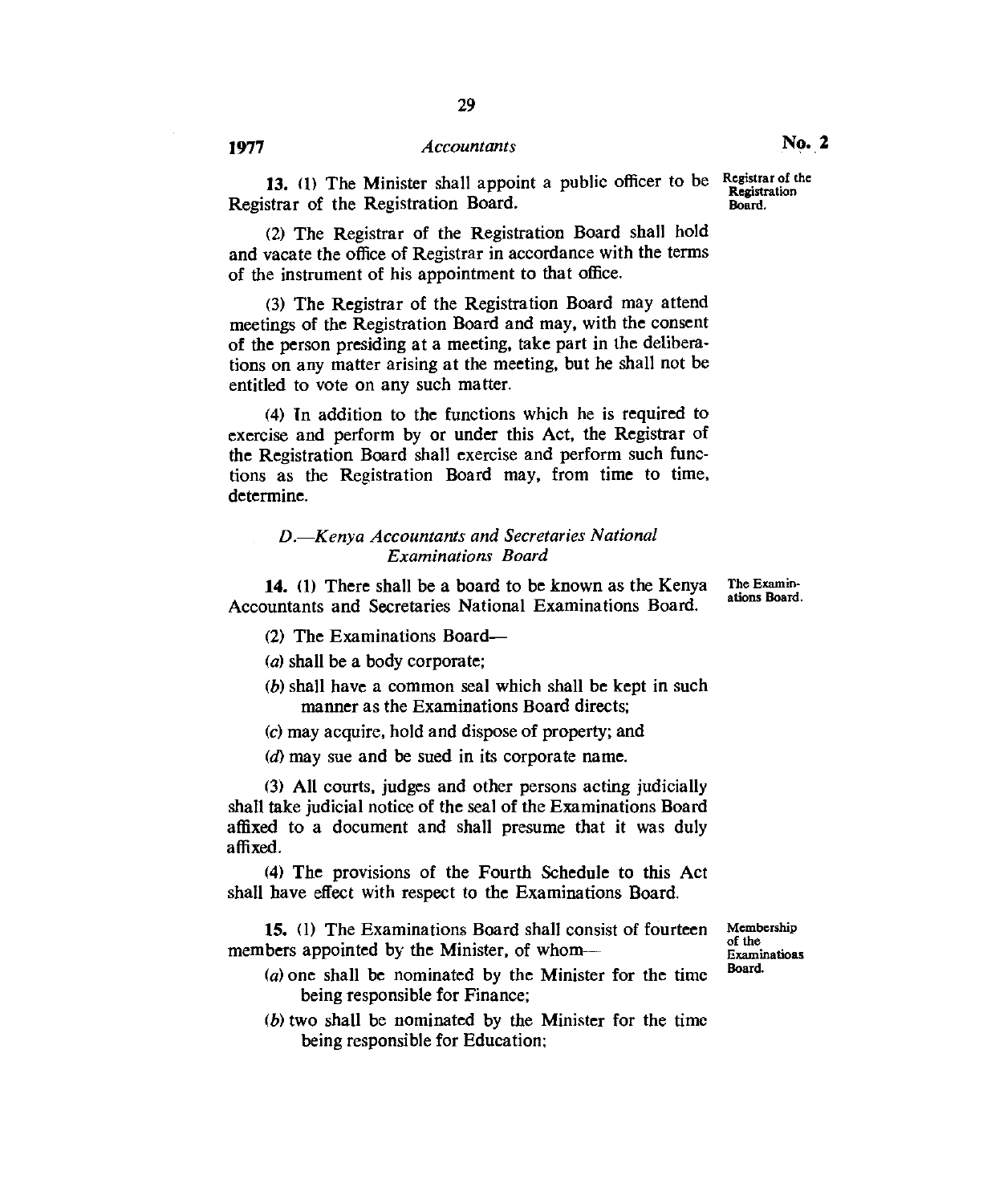- (c)one shall be nominated by the Minister for the time being responsible for Local Government;
- $(d)$  one shall be nominated by the Minister for the time being responsible for Co-operatives;
- $(e)$  one shall be the Director of Personnel Management or a person nominated by him;
- (f)one shall be the principal of the Kenya Institute of Administration or a person nominated by him;
- $(g)$  one shall be a person nominated by the Vice-Chancellor of the University of Nairobi;
- (h)one shall be nominated by the Federation of Kenya Employers;
- $(i)$  one shall be nominated by the Attorney-General;
- $(j)$  two shall be nominated by the Council; and
- $(k)$  two shall be nominated by the governing body of such professional Institute for company secretaries and administrators as may be established with the approval of the Attorney-General.

(2)In nominating a person for appointment pursuant to subsection (1)  $(a)$ ,  $(b)$ ,  $(c)$ ,  $(d)$  or  $(i)$  of this section the Minister concerned shall have regard to the desirability of a person being appointed who is a member of, or has an interest in, either the Institute or the professional Institute for company secretaries or administrators which is to be established with the approval of the Attorney-General.

(3) One of the persons nominated pursuant to subsection (1) *(b)* of this section shall be connected with the Colleges of Technology.

(4) The person nominated pursuant to subsection (1) (h) of this section shall be a person engaged in industry or commerce.

Secretary to the 16. (1) There shall be a Secretary to the Examinations<br>Examinations Board who shall be appointed by the Minister. Examinations Board who shall be appointed by the Minister.<br>Board.

(2) The Secretary to the Examinations Board shall hold and vacate the office of Secretary in accordance with the terms of the instrument of his appointment to that office.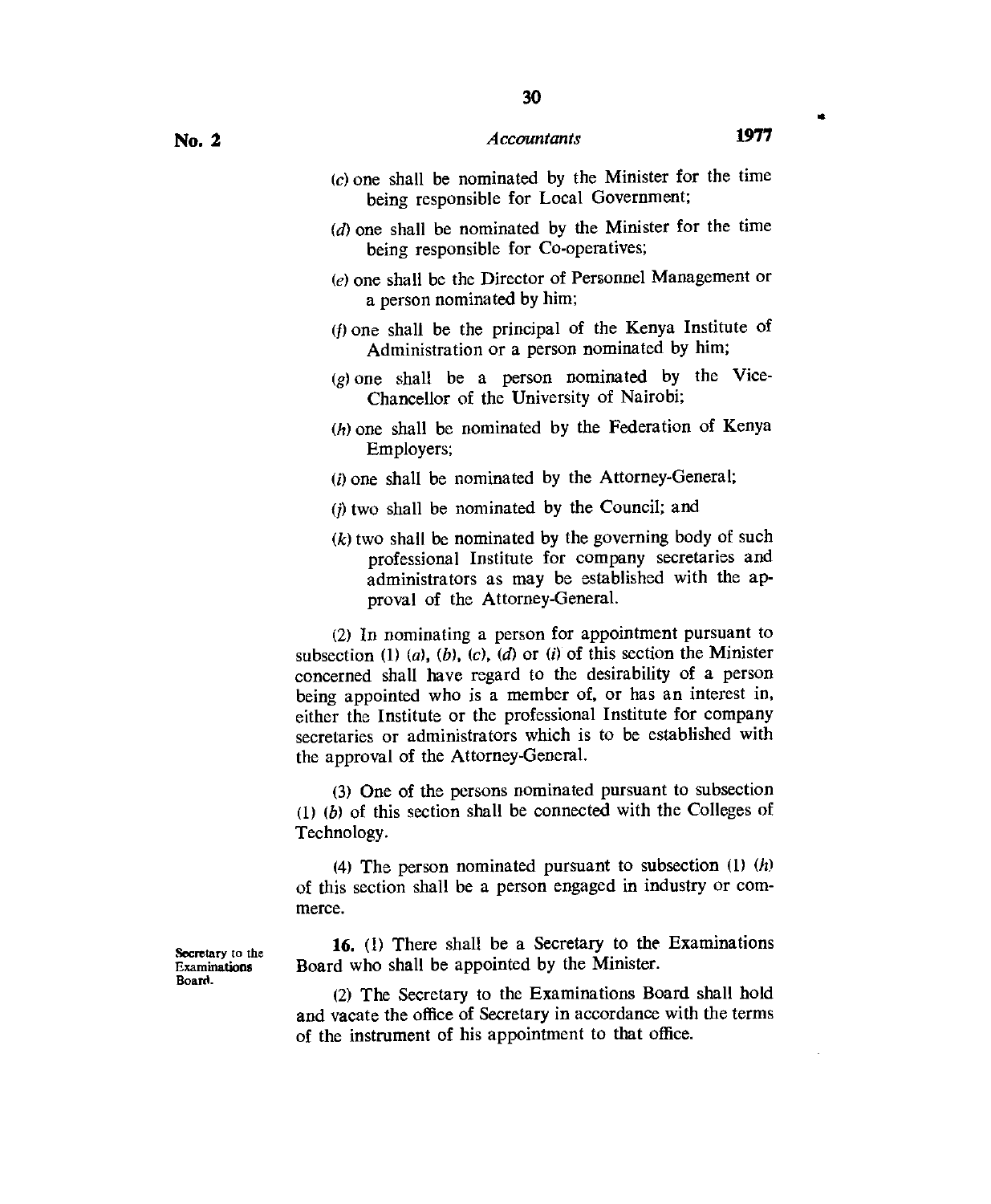31

(3)The Secretary to the Examinations Board may attend meetings of the Examinations Board and may, with the consent of the person presiding at a meeting, take part in the deliberations on any matter arising at the meeting, but he shall not be entitled to vote on any such matter.

(4)In addition to the functions which he is required to exercise and perform by or under this Act, the Secretary to the Examinations Board shall exercise and perform such functions as the Examinations Board may, from time to time, determine.

17. (1) The functions of the Examinations Board are—

- $(a)$  to prepare syllabuses for accountants' and secretaries' examinations, to make rules with respect to examinations, to arrange and conduct examinations and issue certificates to candidates who have satisfied examination requirements;
- $(b)$  to promote recognition of its examinations in foreign countries; and
- $(c)$  to do anything incidental or conducive to the performance of any of the preceding functions.

(2)The Examinations Board shall consult with the Council, and with the governing body of such professional Institute for company secretaries and administrators as may be established and approved by the Attorney-General, as often as it considers it necessary to do so for the purpose of exercising and performing its functions.

(3)The Examinations Board may establish such committees (including examinations committees) as it considers necessary for the purpose of exercising and performing its functions and, subject to subsections (4), (5) and (6) of this section may determine the constitution and procedure of any such committee.

(4)The majority of the members of any examinations committee established pursuant to subsection (3) of this section for the purpose of conducting accountants' examinations shall be members of the Institute.

(5)The majority of the members of any examinations committee established pursuant to subsection (3) of this section for the purpose of conducting secretaries' examinations shall

Functions of the Examinations Board.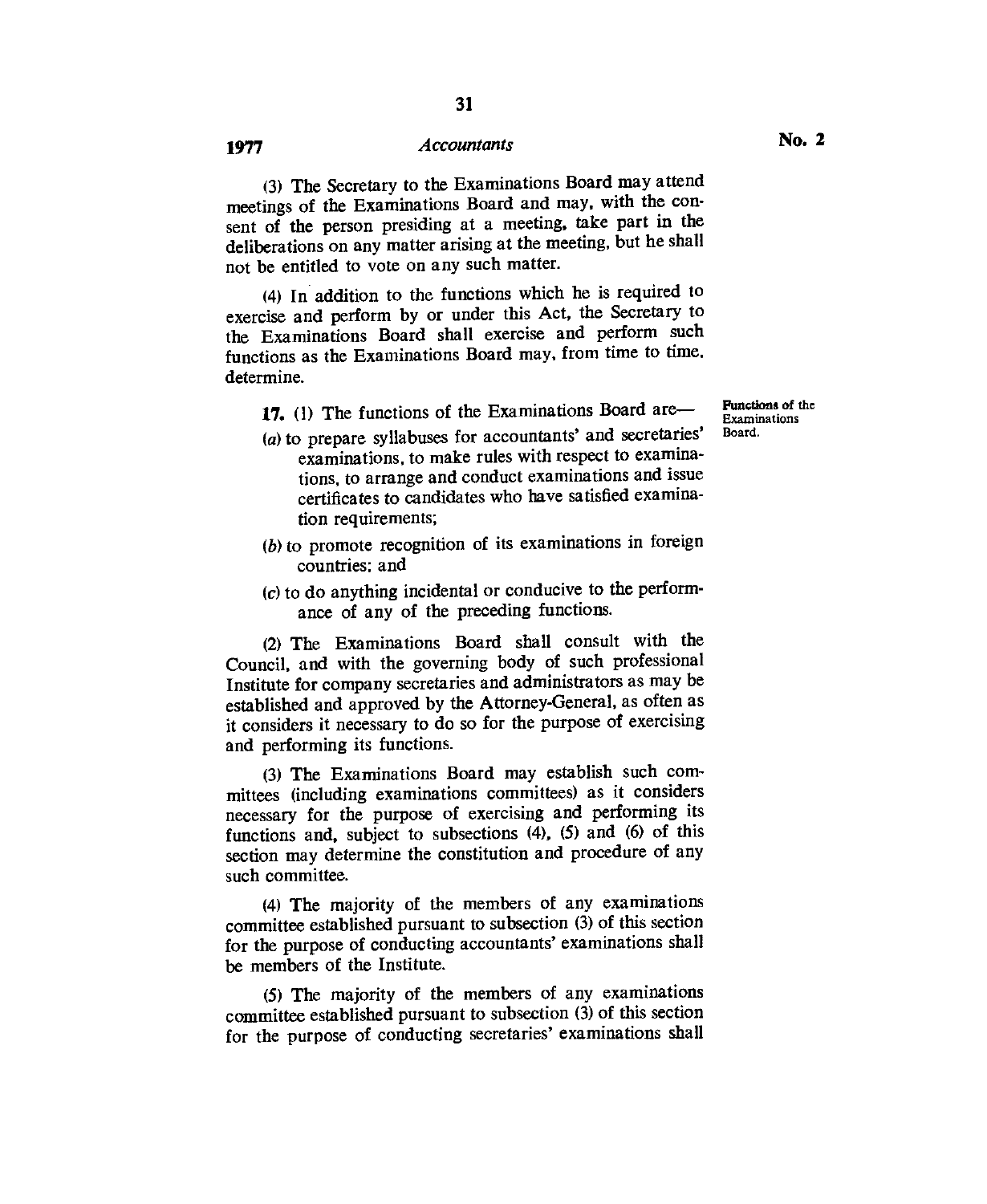32

be members of the governing body of such professional Institute for company secretaries and administrators as may be established with the approval of the Attorney-General.

(6) The chairman of any committee established pursuant to subsection (3) of this section shall be a member of the Examinations Board and shall be appointed by such Board.

# PART **III—PRACTISING** CERTIFICATES AND REGISTRATION OF ACCOUNTANTS

18. (1) After the expiration of six months or such longer period as the Minister may declare by notice in the Gazette, after the commencement of this Act, no person shall practise as an accountant unless he is the holder of a practising certificate that is in force.

(2) Any person who contravenes subsection (1) of this section is guilty of an offence and liable on conviction to a fine not exceeding six thousand shillings or to imprisonment for a period not exceeding one year or to both such fine and imprisonment.

19. (1) Subject to this section, a person practises as an accountant for the purpose of this Act if, in consideration of remuneration or other benefits received or to be received and whether by himself or in partnership with any other person—

- (a) he engages in the public practice of accountancy or holds himself out to the public as a person entitled to do so;
- (b) he offers to perform or performs services involving the auditing or verification of financial transactions, books, accounts or records;
- $(c)$  he offers to perform or performs services involving the verification or certification of financial accounts and related statements; or
- (d) he engages in any practice, or performs or offers to perform any services, which may be prescribed.

(2) A salaried employee of the Government, the Community, a local authority or of any other person does not practise as an accountant by reason only of doing, in his capacity as such employee, any of the acts referred to in subsection (1) of this section.

Practising Certificates.

Practising as an Accountant

 $\ddot{\phantom{0}}$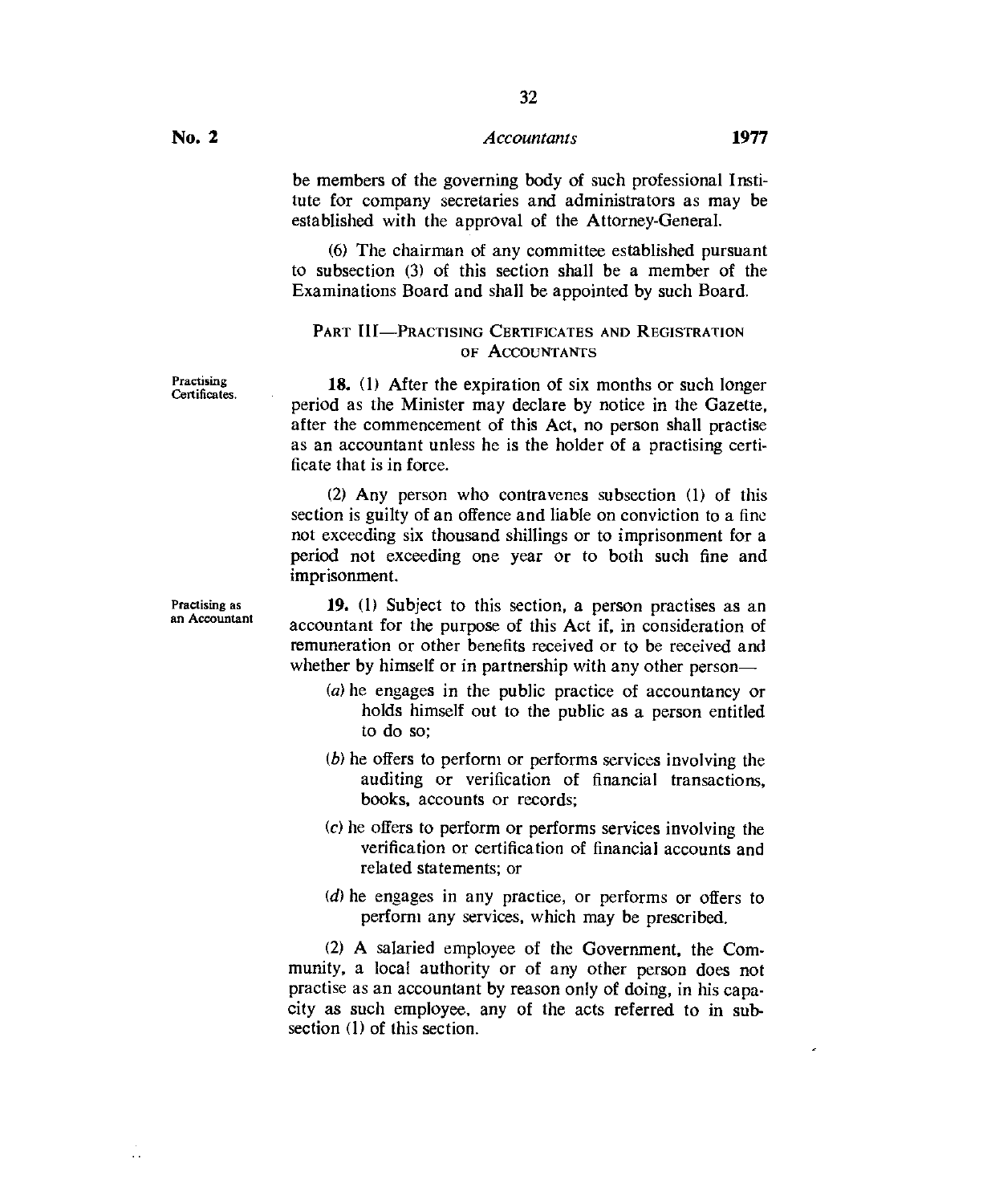(3) An advocate, a secretary or a person authorized to do so by or under any written law, does not practise as an accountant by reason only of carrying on the work of a tax consultant or a tax adviser.

**20.** (1) A person wishing to obtain a practising certificate shall apply to the Registration Board.

(2) An application for a practising certificate shall be in the prescribed form and shall be accompanied by the prescribed fee.

**21.** (1) Where an application is made by a person in accordance with section 20 of this Act, the Registration Board shall issue to him a practising certificate if it is satisfied that—

(a) he is registered;

- $(b)$  he has received from an accountant who is the holder of a practising certificate instruction of such a nature and for such period as may be prescribed; and
- (c)he meets such other requirements as may be prescribed and, if not so satisfied, shall refuse the application.

(2) **A** practising certificate issued to any person remains the property of the Registration Board.

**22.** (1) A practising certificate remains in force unless it ceases to be in force under subsection (2), (4) or (5) of this section.

**(2) A** practising certificate issued to any person ceases to be in force if that person ceases to be registered.

(3) Where a practising certificate issued to any person ceases under subsection (2) of this section to be in force, that practising certificate does not come into force again if the person is subsequently registered, but does come into force again if the registration of the person is restored pursuant to subsection (5) or (6) of section 27 of this Act.

(4) Subject to section 33 (3) *(b)* of this Act, a practising certificate ceases to be in force during any period when **it** is suspended pursuant to section 32 (1) *(e)* of this Act or, if that period is varied on appeal under section 33 of this Act, during the period as so varied.

Duration of practising certificate.

وبالمناصر وعاوي

Issue of practising certificate.

Application for practising certificate.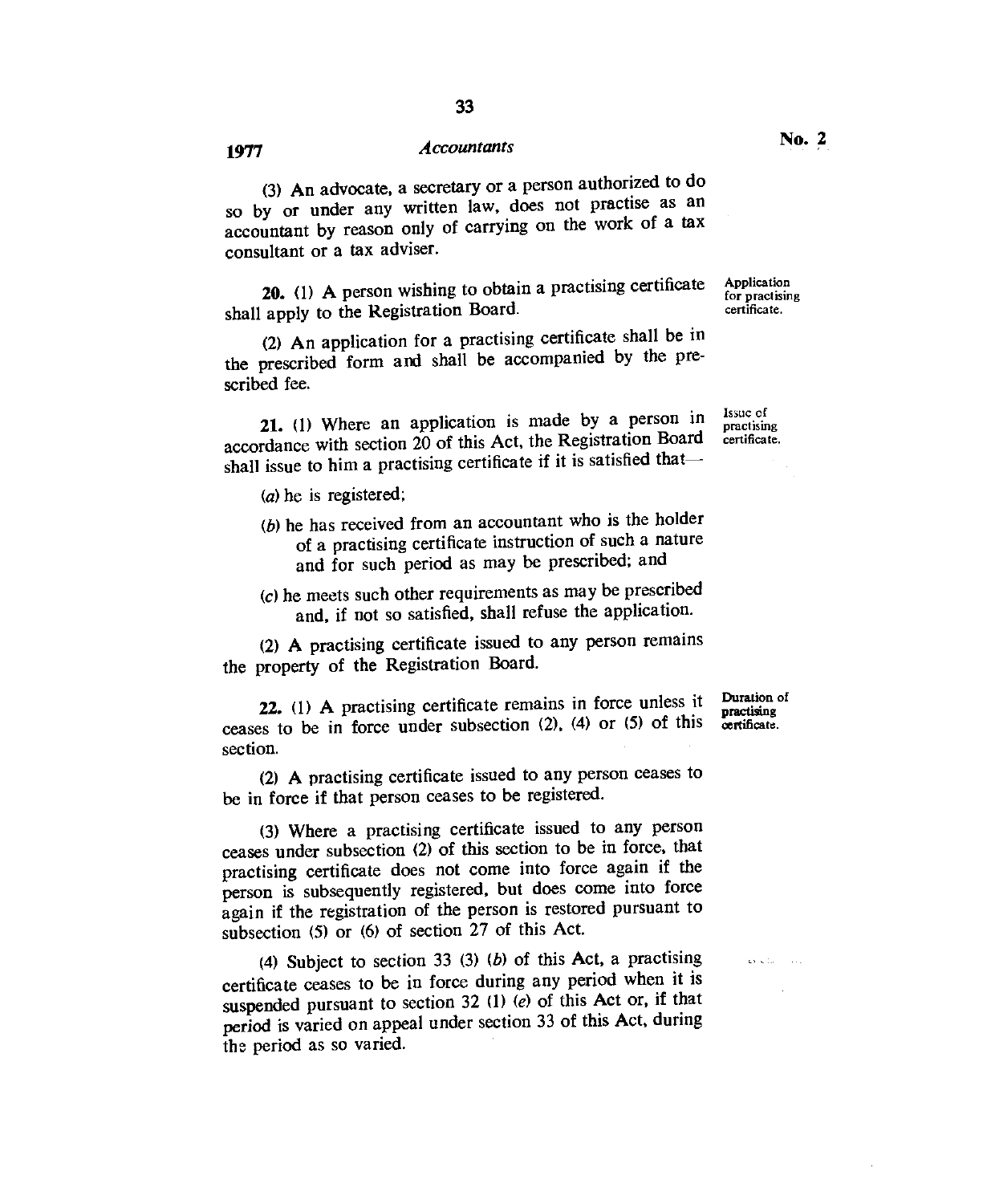34

(5) A person may surrender to the Registration Board a practising certificate issued to him and, in that event, the certificate ceases to be in force.

(6) Where a practising certificate ceases to be in force under subsection (2) of this section, the person to whom the certificate was issued shall deliver it to the Registration Board within fourteen days after the date on which he ceases to be registered.

(7)Any person who, without reasonable excuse, contravenes subsection (6) of this section is guilty of an offence and liable on conviction to a fine not exceeding five hundred shillings.

Application for registration.

Qualifications.

23. (1) A person wishing to be registered as an account ant shall apply to the Registration Board.

(2) An application to be registered as an accountant shall be in the prescribed form and shall be accompanied by the prescribed fee.

(3) Where an application is made by a person in accordance with this section the Registration Board shall approve the application if it is satisfied that—

 $(a)$  he is of or above the age fixed by the Registration Board pursuant to subsection (4) of this section;

 $(b)$  he is qualified to be registered; and

(c)he is not disqualified from being registered,

and, if not satisfied, shall refuse the application.

(4) The Registration Board shall fix, by notice in the Gazette, the age which a person wishing to be registered must have attained.

(5) A person who, in an application to be registered, wilfully makes a false or misleading statement is guilty of an offence and liable on conviction to a fine not exceeding three thousand shillings or to imprisonment for a period not exceeding six months or to both such fine and imprisonment.

24. (1) Subject to this section, a person is qualified to be registered if—

*(a)* he has been awarded by the Examinations Board a certificate designated the Final Accountancy Certificate;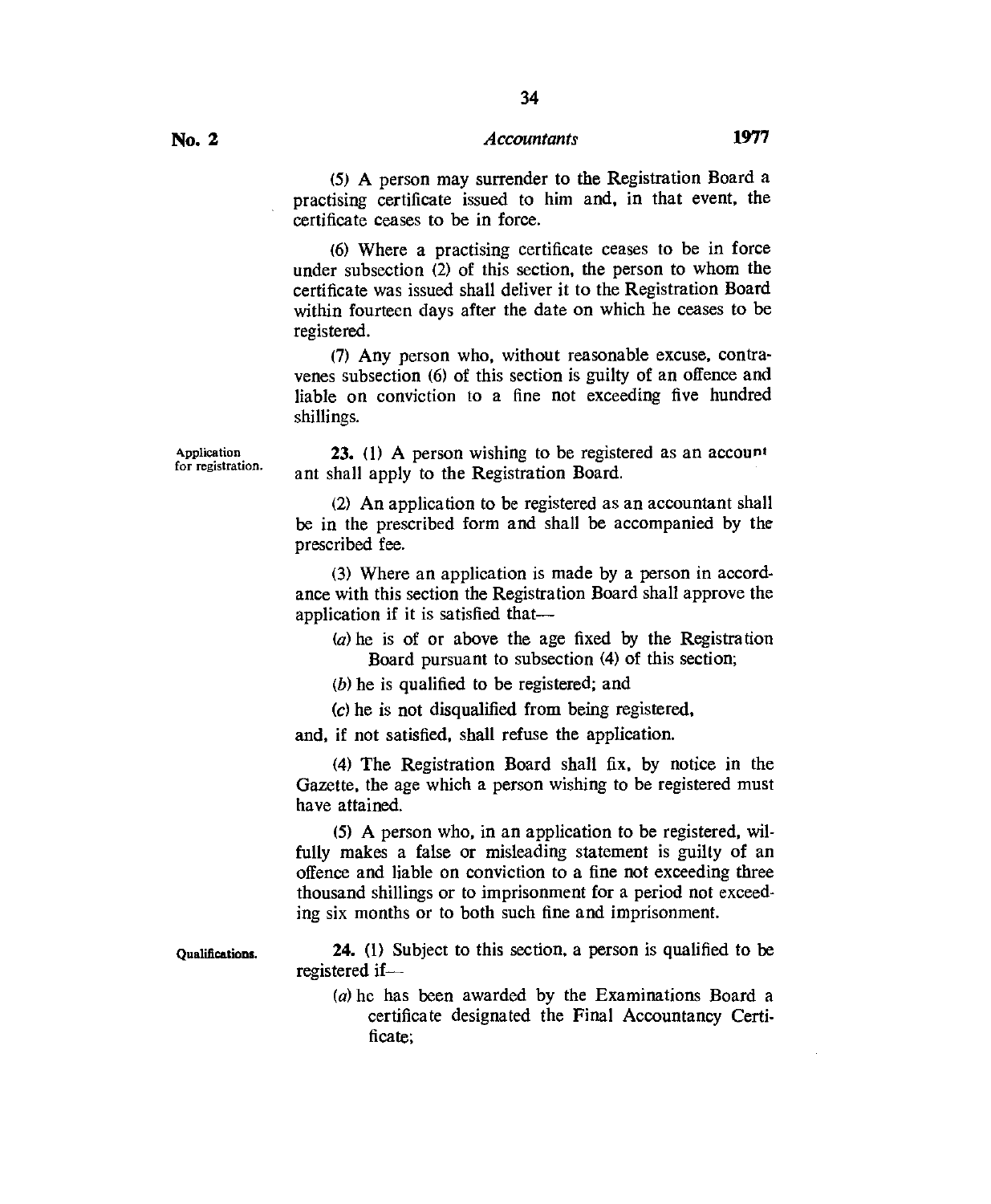- (b) he holds a qualification approved under subsection  $(2)$ of this section by the Registration Board;
- (c)he is, at the commencement of this Act, both ordinarily resident in Kenya and a member of any professional body specified in the schedule to the Accountants (Designation) Act repealed by section 45 of this Act, Cap. 524 as in force immediately before the commencement of this Act; or
- (d) he is a person who, before the 27th November, 1976, was authorized by the Registrar of Companies under the provisions of section 161 (1) *(b)* of the Companies Act to hold the appointment of auditor of a company, and was so authorized at that commencement.

(2) The Registration Board may, from time to time, by notice in the Gazette, approve qualifications which it considers sufficient to allow a person to be registered, and may, in like manner, withdraw any such approval.

(3) Notwithstanding subsection  $(1)$  or  $(2)$  of this section, the Registration Board may require a person making application for registration to satisfy the Registration Board (in such manner as it directs) that his knowledge of local law and practice is, and that his professional conduct and general character have been such, as in the opinion of the Registration Board make him a fit and proper person to be registered, and unless the person so satisfies the Registration Board he shall not be treated as being qualified to be registered.

**25.** (1) Subject to this section, a person is disqualified from being registered—

- (a) if he is convicted by a court of competent jurisdiction in Kenya or elsewhere of an offence involving fraud or dishonesty;
- $(b)$  if he is an undischarged bankrupt;
- $(c)$  if he is of unsound mind and has been certified to be so by a medical practitioner; or
- (d) during any period when the Registration Board has determined under section 32 *(1) (d)* of this Act that he shall not be registered or during any such period as varied by the High Court under section 33 of this Act.

Cap. 486.

Disqualifications.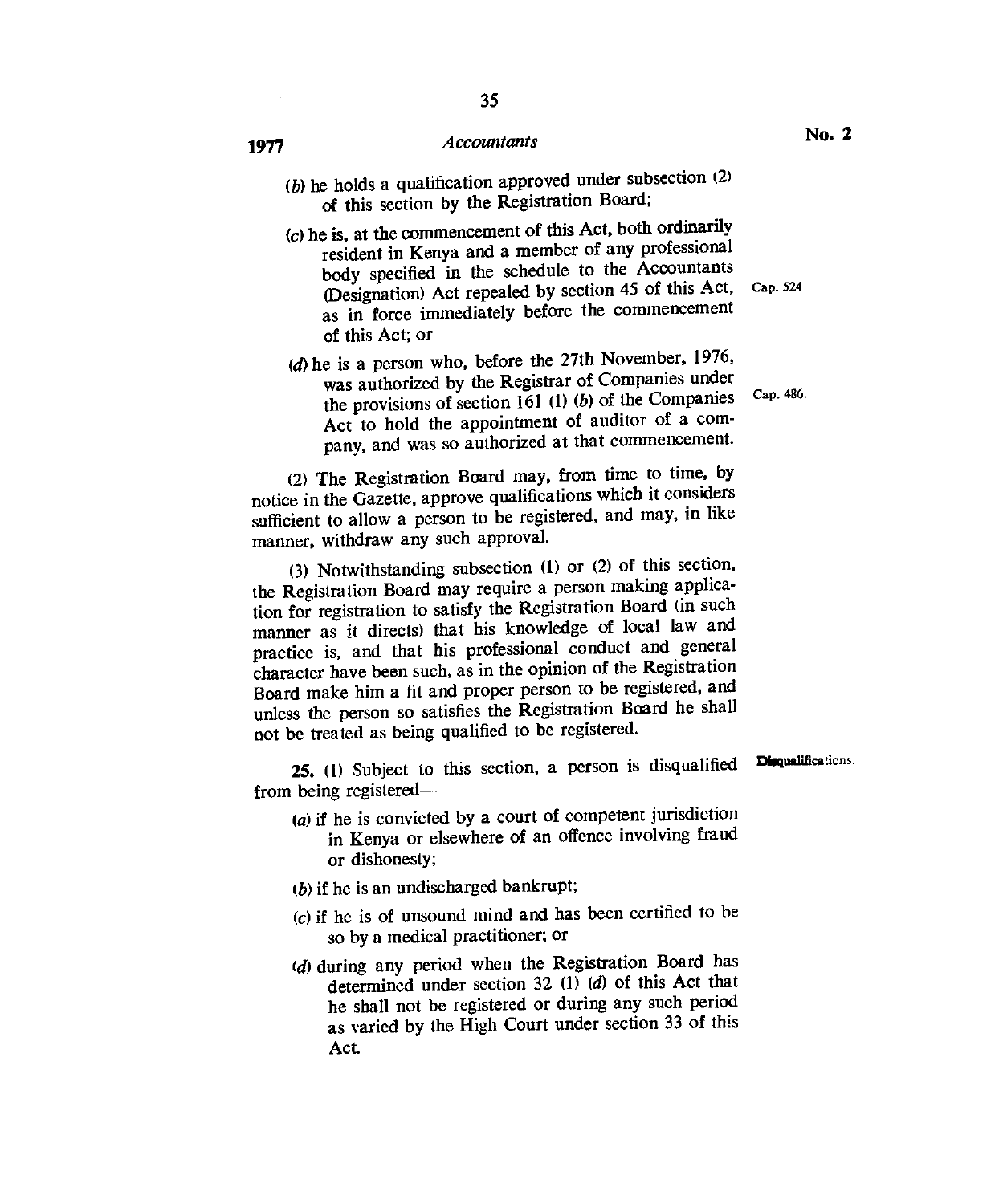36

(2) A person shall not be treated as disqualified under subsection (1) (*a*) of this section if the Registration Board, having regard to—

- (a) the period which has elapsed since the conviction concerned; or
- $(b)$  the circumstances of the offence determines that it would be unreasonable to so treat him.

(3) A person shall not be treated as disqualified under subsection (1) *(b)* of this section if the Registration Board is satisfied that the bankruptcy of the person concerned arose as a result of unavoidable losses or misfortunes.

(4) A person shall not be treated as being disqualified under subsection (I) *(d)* of this section if the High Court allows an appeal under section 33 of this Act.

Registration. **26.** (1) The Registrar of the Registration Board shall cause to be kept a register in which shall be recorded—

- (a) the name of any person whose application under section 23 of this Act is approved;
- (b) the fact that a practising certificate is issued to any person or that any such certificate ceases to be in force under this Act;
- $(c)$  particulars of the cancellation under this Act of the registration of any person;
- $(d)$  the fact that the registration of any person is restored under this Act; and
- (e)such other matters as the Registration Board may determine.

(2) The Registrar of the Registration Board may cause to be made such alterations in the register as are necessary to ensure that the matters recorded therein are accurate.

(3) The register may, at all reasonable hours, be inspected, and copies of all or any part of any entry in the register taken—

*(a)* without payment, by-

- (i)any member of the police force or any public servant, acting in the course of his duty; or
- (ii)any person authorized by the Registrar of the Registration Board; or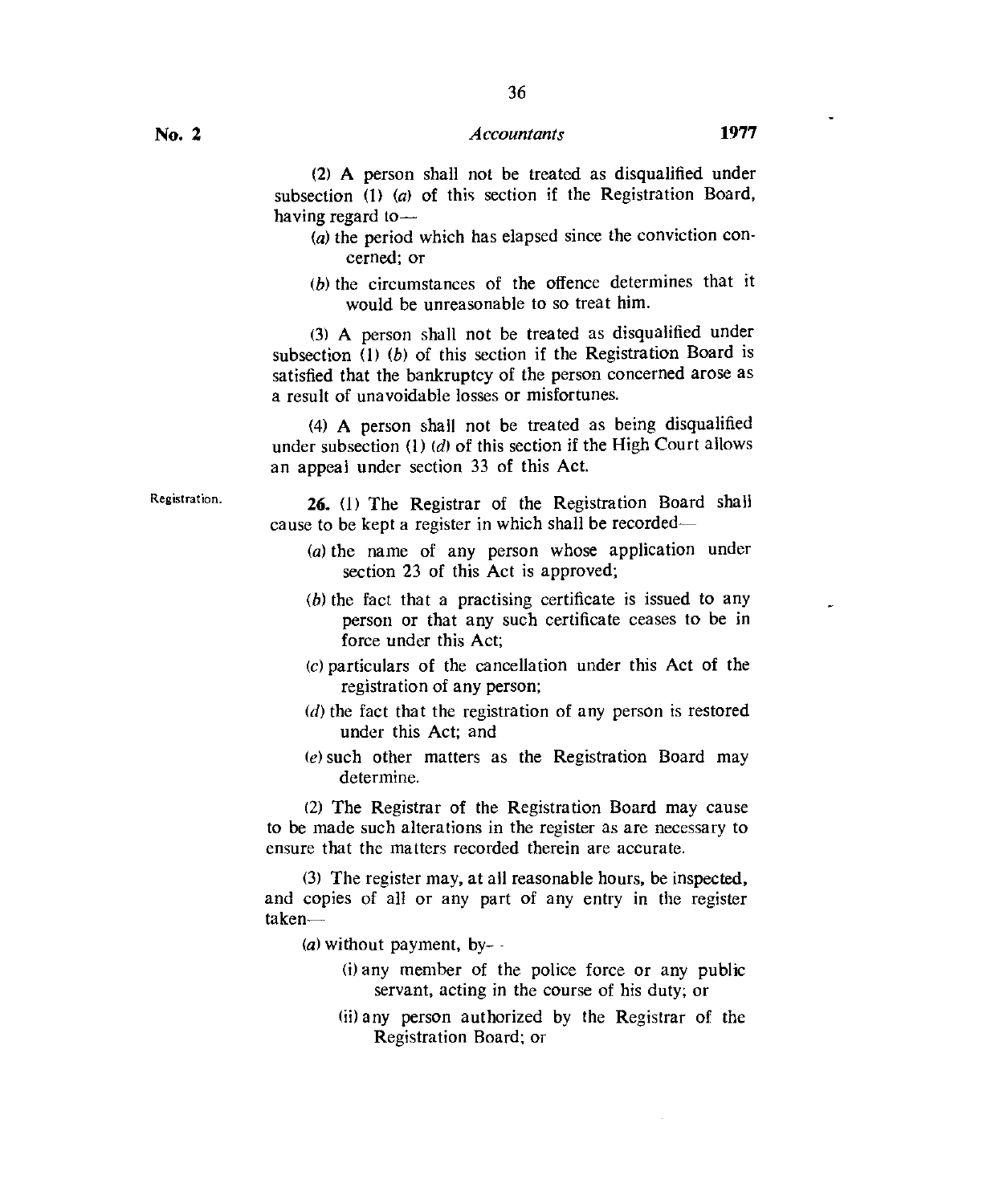*(b)* on payment of such fee as may be prescribed, by any other person.

(4) The register shall be received in proceedings before any court or tribunal as evidence of the matters recorded therein which are required by or under this Act to be so recorded.

(5) A document purporting to be certified by the Registrar of the Registration Board—

- $(a)$  to be a true copy of an entry in the register;
- (b) stating that a person is not, or was not on a date specified in the document, registered; or
- $(c)$  stating that a person is not, or was not on a date specified in the document, the holder of a practising certificate,

shall be received in proceedings before a court or tribunal as prima facie evidence of any such matters contained in the entry or of that fact, as the case may be.

(6) Proceedings on an inquiry under this Act before the Disciplinary Committee shall be deemed to be proceedings before a tribunal for the purposes of this section.

**27.** (1) Subject to this section, the Registration Board Cancellation of registration.

- shall cancel the registration of a member of the Institute if—  $(a)$  a determination that the registration of the member be cancelled is made under section 32 (1) *(d)* of this Act;
	- (b)any circumstance arises which, if the member were then a person applying for registration, would disqualify him under section 25 of this Act from being registered; or

 $(c)$  required under subsection  $(4)$  of this section to do so.

(2) The Registration Board shall not cancel the registration of a member of the Institute under subsection (1) *(b)* of this section unless it has afforded to the member an opportunity to show cause why his registration should not be cancelled.

(3) Subsections (2) and (3) of section 25 of this Act shall apply in relation to the cancellation of the registration of a member of the Institute under subsection (1) *(b)* of this section as they apply for the purpose of determining whether or not a person is disqualified from being registered.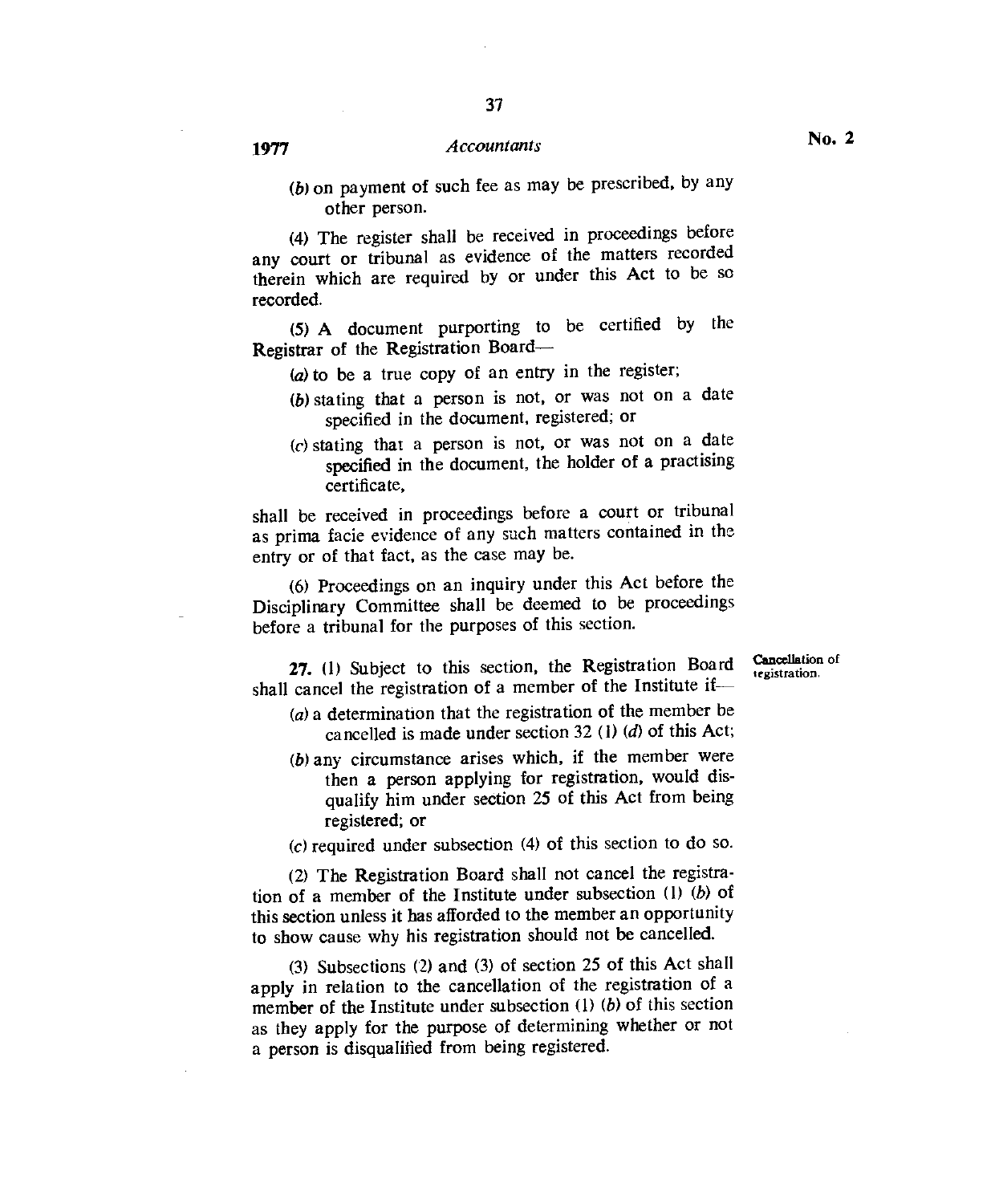38

(5) When the registration of a member of the Institute is cancelled under subsection (1) (a) of this section the Registration Board shall restore the registration if, on an appeal made under section 33 of this Act, the High Court allows the appeal.

(6) The Council may direct the Registration Board to restore the registration of a person whose registration is cancelled under subsection (1) *(c)* of this section and, if it does so, the Registration Board shall restore the registration.

(7) The registration of a member shall be restored by recording in the register particulars of the restoration.

(8) The registration of a member shall be cancelled by recording in the register particulars of the cancellation.

# PART IV--DISCIPLINARY PROVISIONS

**28.** (1) A member of the Institute is guilty of professional misconduct if—

- (a) he allows any person to practise in his name as an accountant unless such person is the holder of a practising certificate and is in partnership with him or employed by him;
- $(b)$  he enters, for the purpose of or in course of practising as an accountant, into partnership with a person who does not hold a practising certificate or secures any professional business through the services of such a person or by means not open to an accountant;
- (c)he pays or allows or agrees to pay or allow, directly or indirectly, to any person (other than a person who holds a practising certificate, is a retired partner or the legal representative of such a partner) any share, commission or brokerage out of the fees for, or profits of, his professional services;
- $(d)$  he accepts or agrees to accept any part of the fees of. or profits for, the professional work of an advocate, auctioneer, broker or other agent who is not the holder of a practising certificate;

Professional misconduct.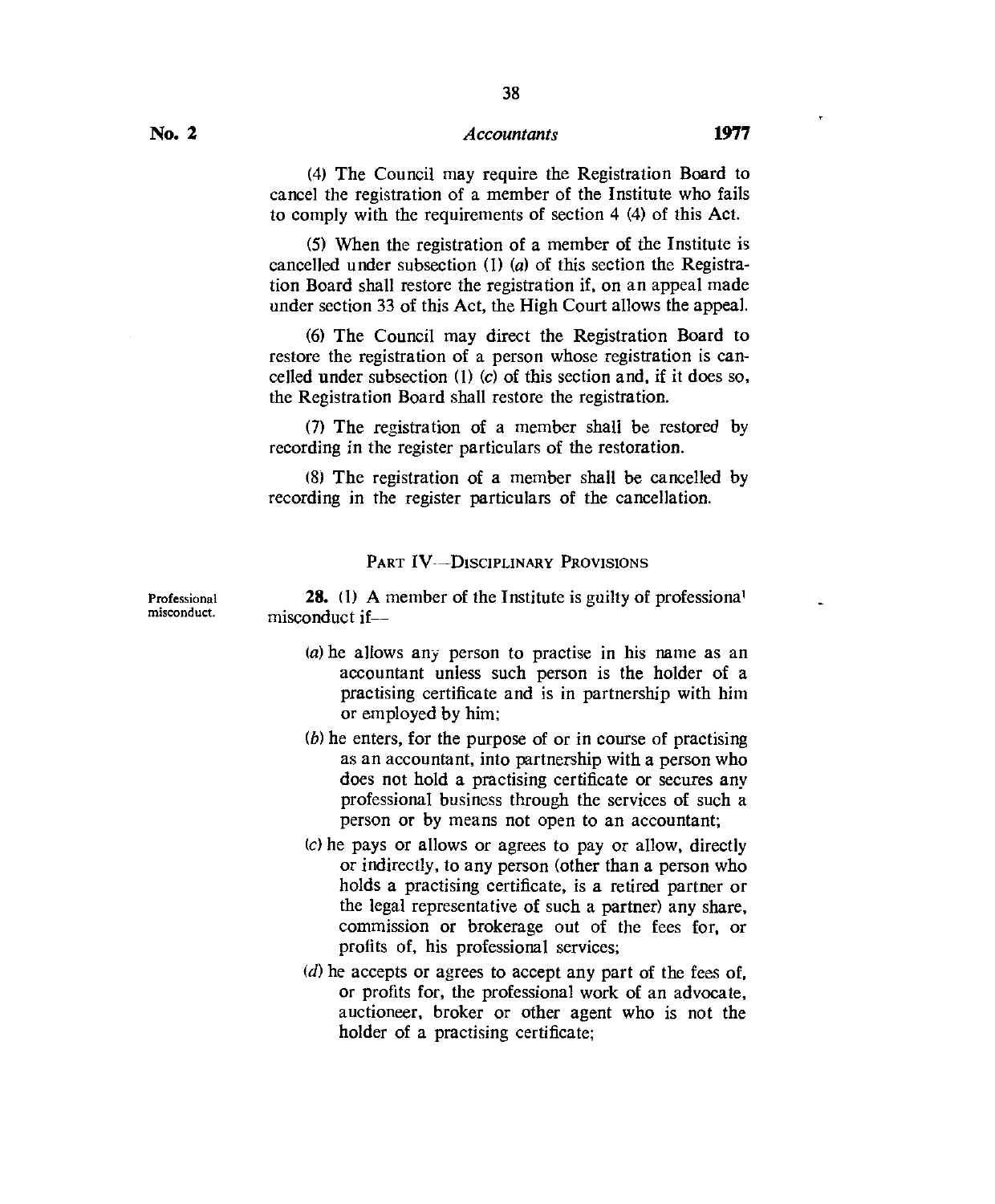- (e)he solicits clients or professional work either directly or indirectly, by circular, advertisement, personal communication or interview or by any other means;
- (f) he advertises professional attainments or services;
- $(g)$  he discloses information acquired in the course of professional engagement to any person other than a client, without the consent of the client, or otherwise than required by law;
- $(h)$  he certifies or submits in his name or in the name of his firm a report of an examination of financial statements and the examination of such statements and the related records have not been made by him or a partner or an employee in his firm;
- $(i)$  he permits his name or the name of his firm to be used in connexion with an estimate of earnings contingent upon future transactions in a manner which may lead to the belief that he vouches for the accuracy of the forecasts;
- $(i)$  he expresses his opinion on financial statements of any business or any enterprise in which he, his immediate family, his firm or any partner in his firm, has an interest, unless he discloses that interest when expressing the opinion;
- *(k)* he charges in respect of any professional employment, other than insolvency or receivership, fees which are based on a percentage of profits or which are contingent on results;
- *V)* he fails to disclose in a financial statement or otherwise a material fact known to him and disclosure of that fact is necessary to ensure that the financial statement is not misleading;
- *(n)* he fails to report a material misstatement known to him to appear in a financial statement with which he is concerned in a professional capacity;
- $(n)$  he is guilty of gross negligence in the conduct of his professional duties;
- $(a)$  he expresses an opinion on any matter with which he is concerned in a professional capacity without obtaining sufficient information on which to base the **opinion;**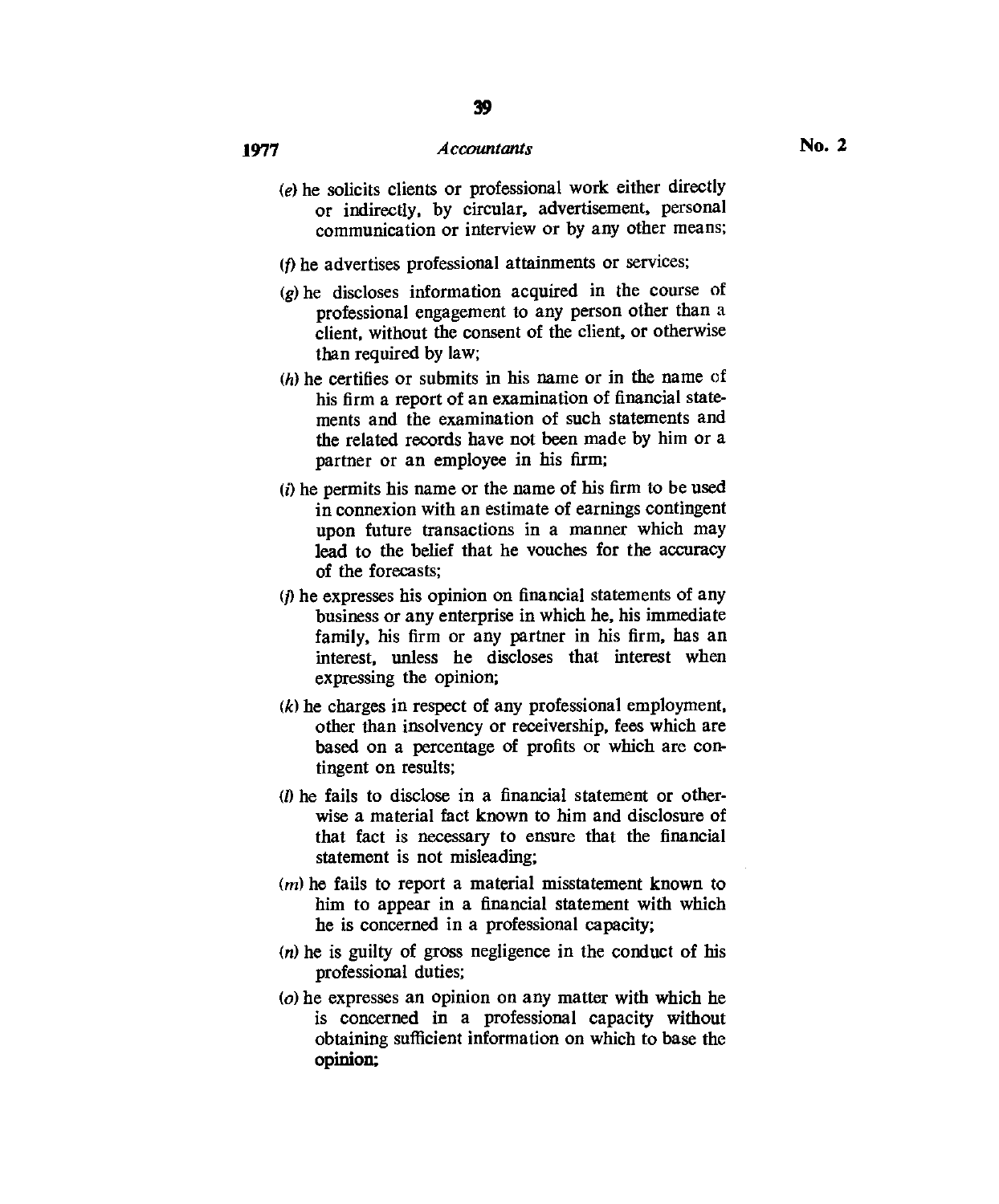- $(p)$  he fails to keep the funds of a client in a separate banking account or to use any such funds for purposes for which they are intended;
- $(a)$  he includes in any statement, return or form to be submitted to the Council any particular knowing it to be false; or
- $(r)$  he does or fails to do any other act which may be prescribed.

(2) For the purposes of subsection (1) *(j)* of this section, the immediate family of any person is his or her spouse, child, grandchild, parent, grandparent, brother, sister, uncle, aunt, first cousin or adopted child and also includes the child of his or her brother or sister or of his or her adopted child, and such relations of the half-blood, or such child of such relations of the half-blood, as well as of the whole-blood.

**29.** (1) There shall be a committee to be known as the Disciplinary Committee.

(2) The Disciplinary Committee shall consist of not less than three or more than five members who shall be appointed by the Council and the quorum of any meeting of such committee shall be three.

(3) There shall be a Chairman of the Disciplinary Committee who shall be appointed by the Council.

(4) Subject to this section, a member of the Disciplinary Committee holds office for three years and is eligible for reappointment.

(5) The Council may, at any time, with or without cause, terminate the appointment of a member of the Disciplinary Committee or terminate the appointment of a member as Chairman of the committee.

(6) Where a member of the Disciplinary Committee is unable to exercise and perform his functions the Council may appoint a person to replace the member for such period as may be necessary.

**30.** (1) Where the Council has reason to believe that a member of the Institute may have been guilty of professional misconduct it shall refer the matter to the Disciplinary Committee which shall inquire into the matter.

Inquiry by the **Disciplinary** Committee.

The Disciplinary Committee.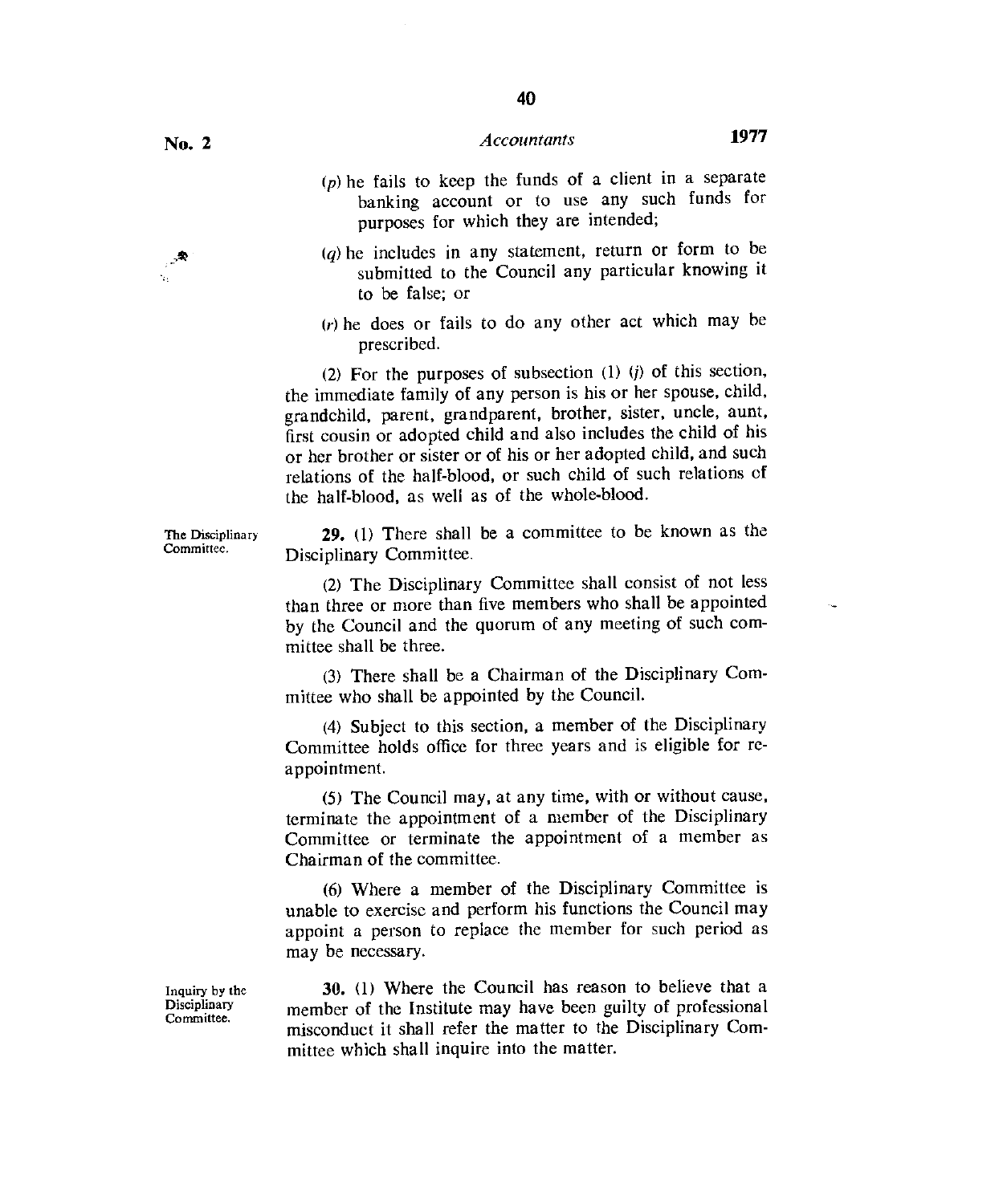(2) The provisions of the Fifth Schedule to this Act shall have effect with respect to an inquiry by the Disciplinary Committee pursuant to subsection (1) of this section.

**31.** (1) On the completion of an inquiry under section 30 of this Act into the alleged professional misconduct of a member of the Institute, the Disciplinary Committee shall submit to the Council a report of the inquiry which shall include one, or more than one, of the following recommendations, namely—

 $(a)$  that no further action be taken against the member;

- $(b)$  that the member be reprimanded;
- (c)that the member be reprimanded with publication of the reprimand in the Gazette;
- $(d)$  that the registration of the member be cancelled and that he be not registered for such period (including life) as is specified; or
- $(e)$  that any practising certificate held by the member be suspended.

(2) Where the Disciplinary Committee in a report makes a recommendation under subsection (1) (a) or *(b)* of this section the Council shall, if it agrees with the recommendation, inform the member of the Institute concerned that no further action is to be taken against him or reprimand the member, as the case may be.

(3) Where the Disciplinary Committee in a report makes a recommendation—

(a)under subsection (1) (a) or *(b)* of this section and the Council does not agree with the recommendation; or

(b)under subsection (1) *(c), (d)* or *(e)* of this section;

the Council shall, within fourteen days of the receipt of the report, forward to the Registration Board a copy of the report together with any recommendation referred to in subsection (1) of this section which the Council considers appropriate in the circumstances of the case, which recommendation may or may not be the same as the recommendation of the Disciplinary Committee.

**32.** (I) On the receipt pursuant to section 31 of this Act of a copy of a report relating to the alleged professional misconduct of a member of the Institute, the Registration Board

Determination by the Registration Board.

Recommendations after inquiry.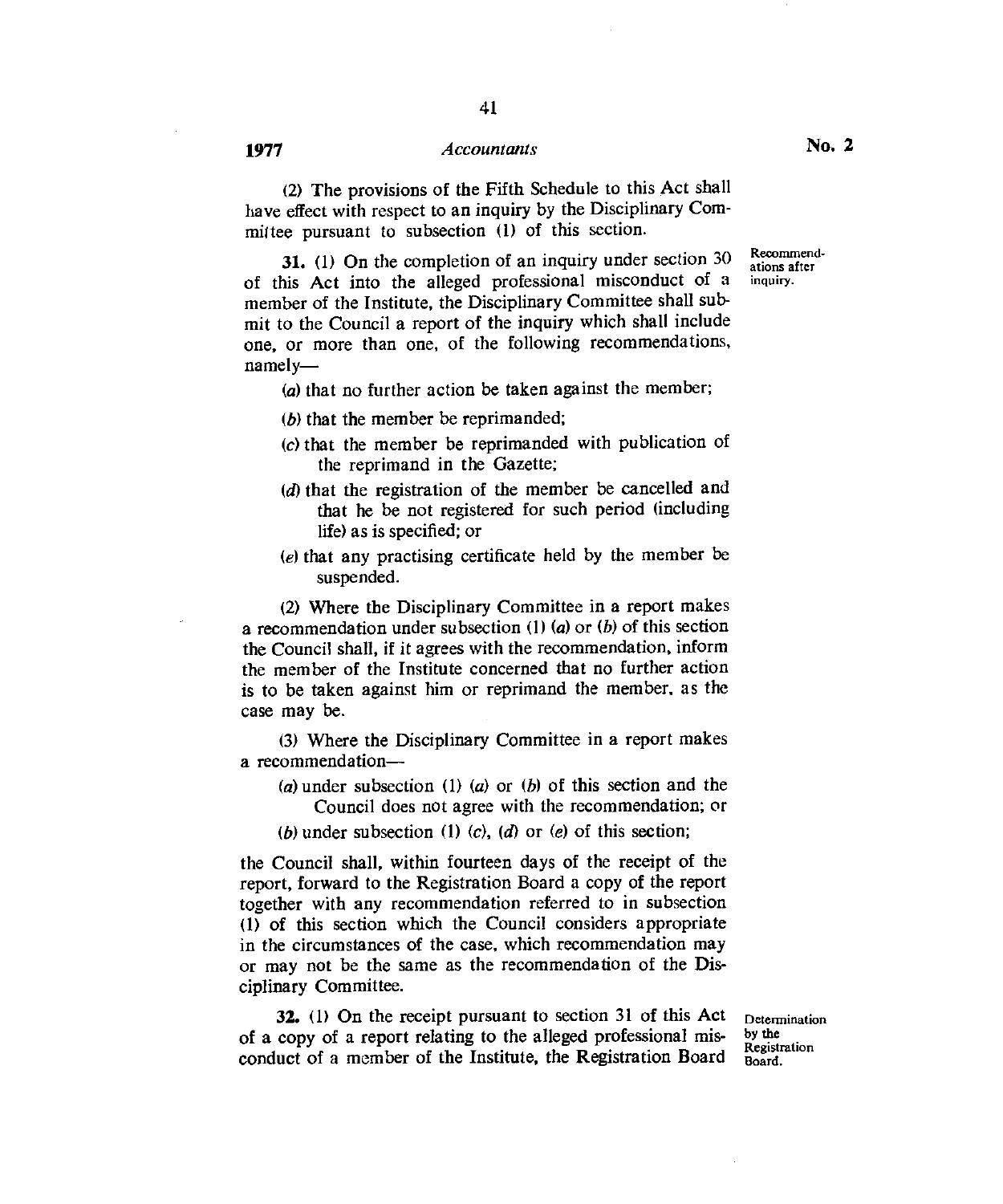may make one, or more than one, of the following determinations, namely--

- $(a)$  determine that no further action be taken against the member;
- $(b)$  reprimand the member;
- $(c)$  reprimand the member and cause the fact of the reprimand to be published in the Gazette;
- $(d)$  determine that the registration of the member be cancelled and direct that he be not registered for such period (including life) as is specified; or
- $(e)$  suspend the practising certificate of the member for such period as is specified.

(2) Before making a determination under subsection (1) of this section the Registration Board may, in writing, require the Council to furnish to the Registration Board such further evidence concerning any matter that is so specified, and the Council shall comply with the requirement.

(3)In order to comply with a requirement of the Registration Board under subsection (2) of this section the Council may direct the Disciplinary Committee to reopen and continue the inquiry concerned and the Disciplinary Committee shall do so to the extent that it is necessary to furnish the evidence required.

(4) A member of the Institute whose alleged professional misconduct is the subject of inquiry has no right to be heard by the Registration Board before it makes a determination under subsection (1) of this section.

(5)The Registration Board shall notify the member of the Institute whose alleged professional misconduct is the subject of inquiry of its determination under subsection (1) of this section.

(6) Subject to section 33 of this Act, a determination of the Registration Board under subsection (1) of this section is final.

Appeals.

33. (1) A person aggrieved by a determination of the Registration Board under section 32 (1) *(d)* or *(e)* of this Act may appeal to the High Court against the determination within ninety days of being notified of the determination.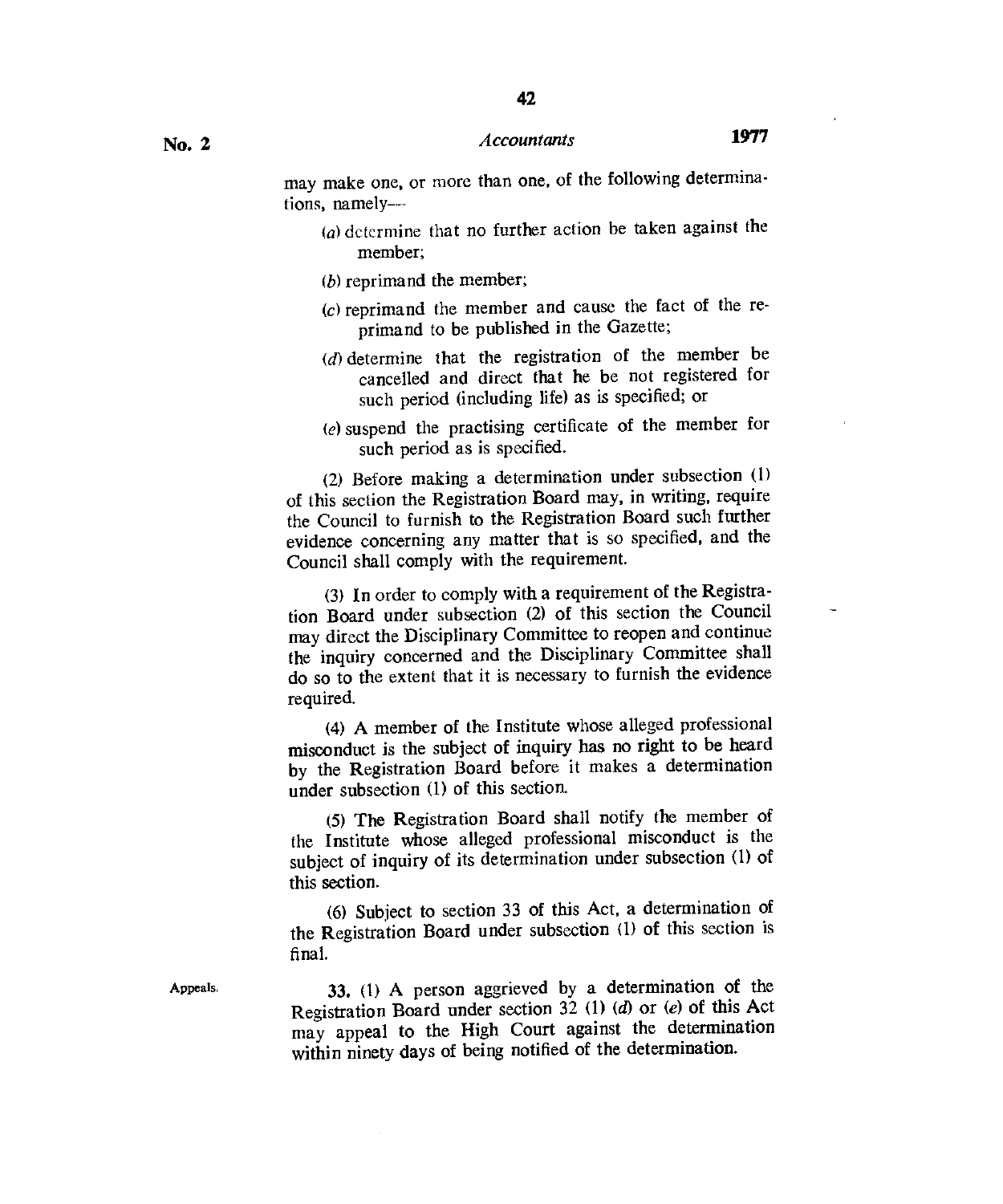(2) On an appeal the High Court may affirm (with or without variation of the period for which the person concerned is not to be registered or the period for which his practising certificate is suspended) the determination of the Registration Board or allow the appeal.

(3)A determination under section 32 (1) *(d)* or *(e)* of this Act has effect notwithstanding that an appeal is made against the determination, but in the event that the High Court allows the appeal—

- (a) section 27 (5) of this Act has effect in relation to the cancellation of the registration of the member of the Institute; and
- $(b)$  the suspension of a practising certificate of the member of the Institute ceases to have effect.

34. (1) The Chief Justice may make rules governing Rules. appeals under section 33 of this Act and providing for the fees to be paid, the scale of costs of any appeal and the procedure to be followed therein.

(2) Until rules are made under subsection **(1)** of this section, and subject to any such rules, the provisions of the Civil Procedure Code apply as if the determination appealed against was a decree of a subordinate court exercising original jurisdiction.

#### PART V—MISCELLANEOUS

35. (1) The Institute, Registration Board and the Examinations Board may each employ such persons as are necessary for the discharge of their respective functions.

(2) No liability shall attach to the Institute, Registration Board or the Examinations Board or to any of their respective members, employees or agents for any loss or damage sustained by any person as a result of any act or omission done or made in good faith and without negligence in the performance or exercise or the intended performance or exercise of any duty or power imposed or conferred by or under this Act.

**36.** (1) The terms and conditions of employment of persons employed under section 35 of this Act shall be as are respectively determined by the Institute, the Registration Board and the Examinations Board.

protection of Institute, etc., from liability.

Terms and conditions of employment of staff.

 $\zeta \sim 3\%$ 

Staff and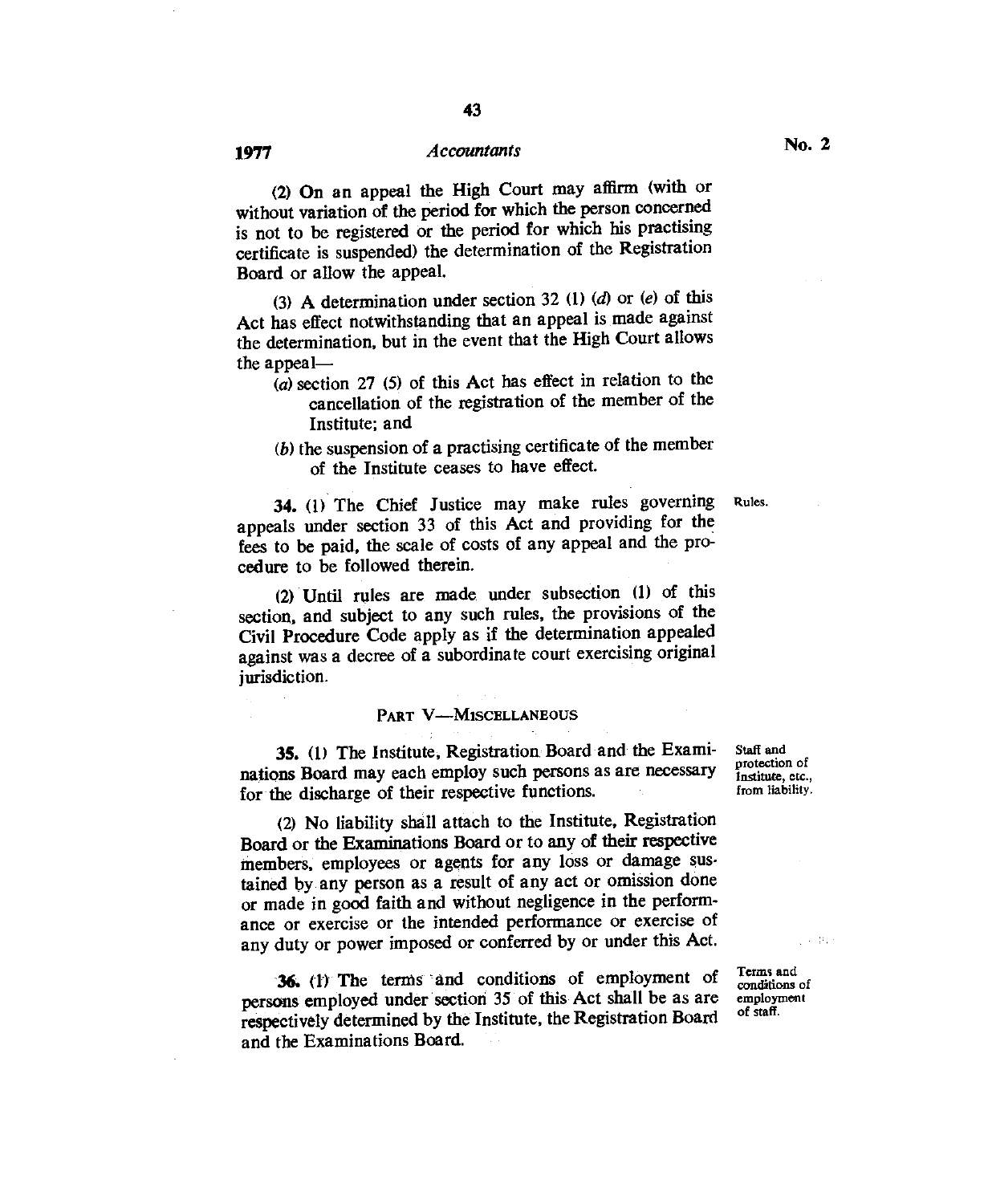44

(2) For the purposes of subsection (1) of this section "terms and conditions" include conditions with respect to the duration of employment or with respect to dismissal from employment.

37. (1) There shall be payable to the Institute, the Registration Board and the Examinations Board such moneys as are appropriated by Parliament for their respective purposes.

(2) The Minister may give directions as to the amounts in which, and the times at which, moneys referred to in subsection (1) of this section are to be paid to the Institute, the Registration Board or the Examinations Board.

38. (1) The Institute, the Registration Board and the Examinations Board shall each keep proper accounts and proper records in relation to the accounts and shall each prepare in respect of each accounting year a statement of accounts.

(2) The accounts and statements of accounts of the Institute, the Registration Board and the Examinations Board Cap. 412. shall, subject to the overriding provisions of the Exchequer and Audit Act and *mutatis mutandis,* be audited by accountants appointed by the Institute or by either such board, as the case may be.

> (3) As soon as the accounts and statement of accounts of the Institute, the Registration Board or the Examinations Board have been audited under subsection (2) of this section, the Institute and either such board, as the case may be, shall send to the Minister a copy of the statement together with a copy of any report made by the auditor concerned on that statement or on any such accounts.

> (4) On the written request of the Minister the accounts and statements of the Institute, the Registration Board or the Examinations Board shall be made available to him or to any person nominated by him.

- Offences. 39. (1) A person who-
	- *(a)* assumes or uses the title or designatory letters referred to in section 4  $(2)$   $(a)$  of this Act and who is not a Fellow of the Institute of Certified Public Accountants of Kenya;

**Accounts** and audit.

 $\ddot{\phantom{0}}$ 

Moneys payable to the Institute and other bodies.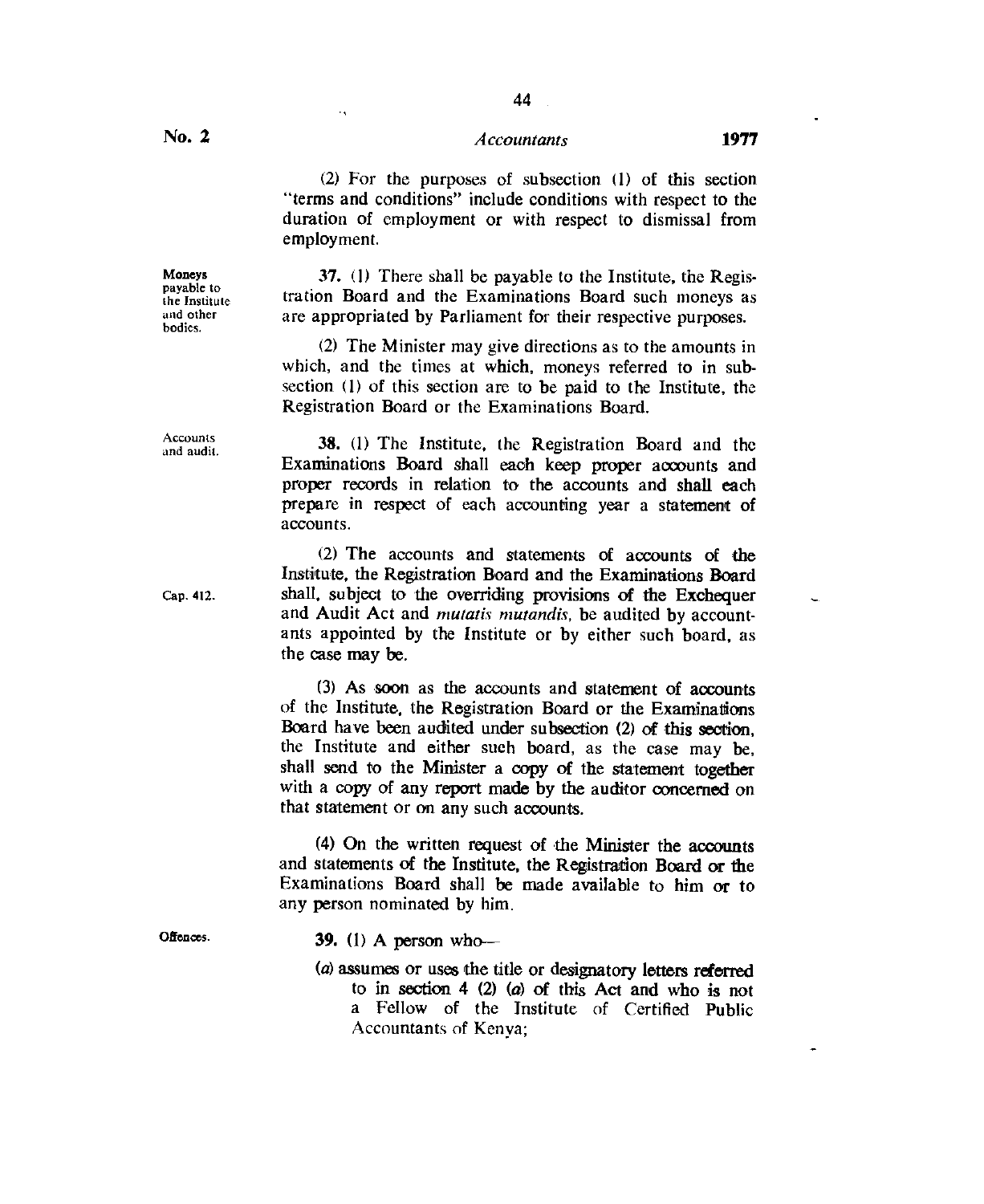- (b) assumes or uses the title or designatory letters referred to in section 4 (2) *(b)* of this Act and who is not a Member of the Institute of Certified Public Accountants of Kenya; or
- (c)assumes or uses the title Honorary Fellow of the Institute of Certified Public Accountants of Kenya and who is not such an Honorary Fellow,

is guilty of an offence.

(2) A corporate body (whether incorporated in Kenya or elsewhere) which uses any of the titles or designatory letters referred to in section 4 (2) (a) or 4 (2) *(b)* of this Act is guilty of an offence.

- (3) Where a firm—
- (a) uses the title or designatory letters referred to in section 4 (2) (a) of this Act and each of the partners in the firm is not entitled to use the titles or designatory letters, as the case may be; or
- (b) uses the title or designatory letters referred to in section 4 (2) *(b)* of this Act and each of the partners in the firm is not entitled to use the title or designatory letters, as the case may be,

each of the partners of the firm is guilty of an offence.

(4) A person guilty of an offence under this section is liable on conviction to a fine not exceeding five thousand shillings, together with a further fine not exceeding four hundred shillings for each day on which the offence continues.

> Vacancy in membership.

40. The Council, the Registration Board and the Examinations Board may exercise and perform its functions notwithstanding any vacancy among the members and the validity of any proceedings of the Council or either such board is not affected by any such vacancy or any defect in the appointment of a member.

41. The Minister may make regulations prescribing Regulations. anything which is required to be or which may be prescribed under this Act, and for carrying out or giving effect to this Act.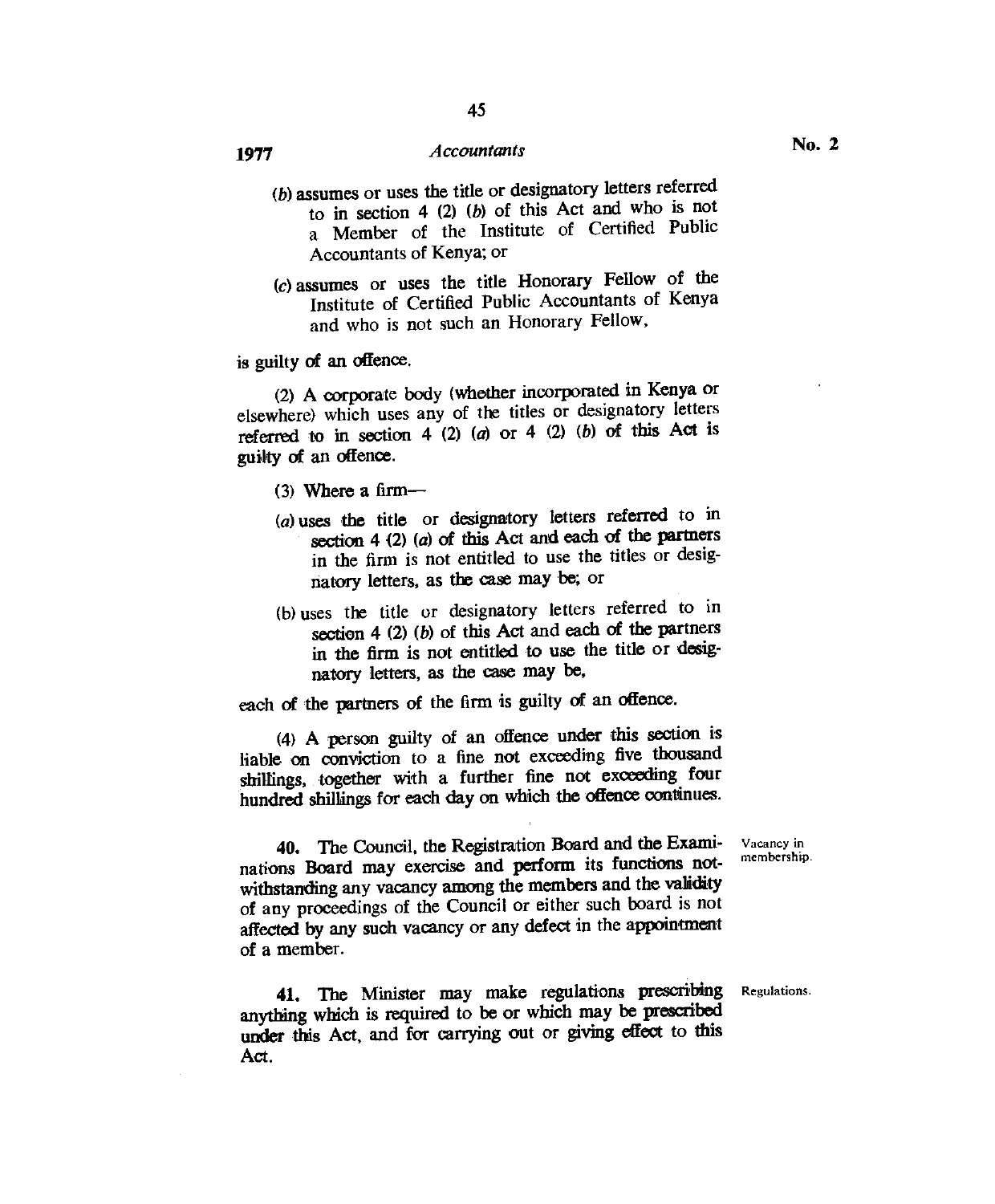## PART VI—TRANSITIONAL AND SAVINGS

effect notwithstanding any other provision of this Act.

42. The provisions of this Part of this Act shall have

Application.

Convening first annual general meeting of Institute.

43. (1) To enable the first annual general meeting of the Institute to be convened the Minister may appoint a person to exercise and perform the functions of the Council under paragraph 5 of the First Schedule to this Act, and anything done by the person so appointed under that paragraph for that purpose shall be deemed to have been done by the Council.

(2)The Minister shall not appoint under section 9 (2) of this Act a member of the Council until after the Chairman has been elected at the first annual general meeting of the Institute.

(3)The person appointed pursuant to subsection (I) of this section shall, until the Chairman is elected, preside at the first annual general meeting of the Institute and may, for that purpose, exercise and perform all the functions under this Act of the Chairman.

**44. (1)** Subject to subsection (8) of this section, the members of the Examinations Board are those persons who immediately before the commencement of this Act, were members of the board known as the Kenya Accountants and Secretaries National Examinations Board (hereinafter in this section referred to as "the Former Board").

(2) A member of the Former Board shall hold office pursuant to subsection (1) of this section as a member of the Examinations Board and shall vacate the office in accordance with the terms of his appointment to the Former Board.

(3)A person appointed to the office of Secretary of the Former Board and holding that office at the commencement of this Act shall be deemed to have been appointed under section 16 of this Act to the office of Secretary to the Examinations Board and shall hold and vacate the office of Secretary to the Examinations Board in accordance with the terms of the instrument of his appointment by the Former Board.

(4)A member of the staff of the Former Board holding office at the commencement of this Act shall be deemed to have been appointed under section 35 of this Act and shall

Examinations Board, temporary membership.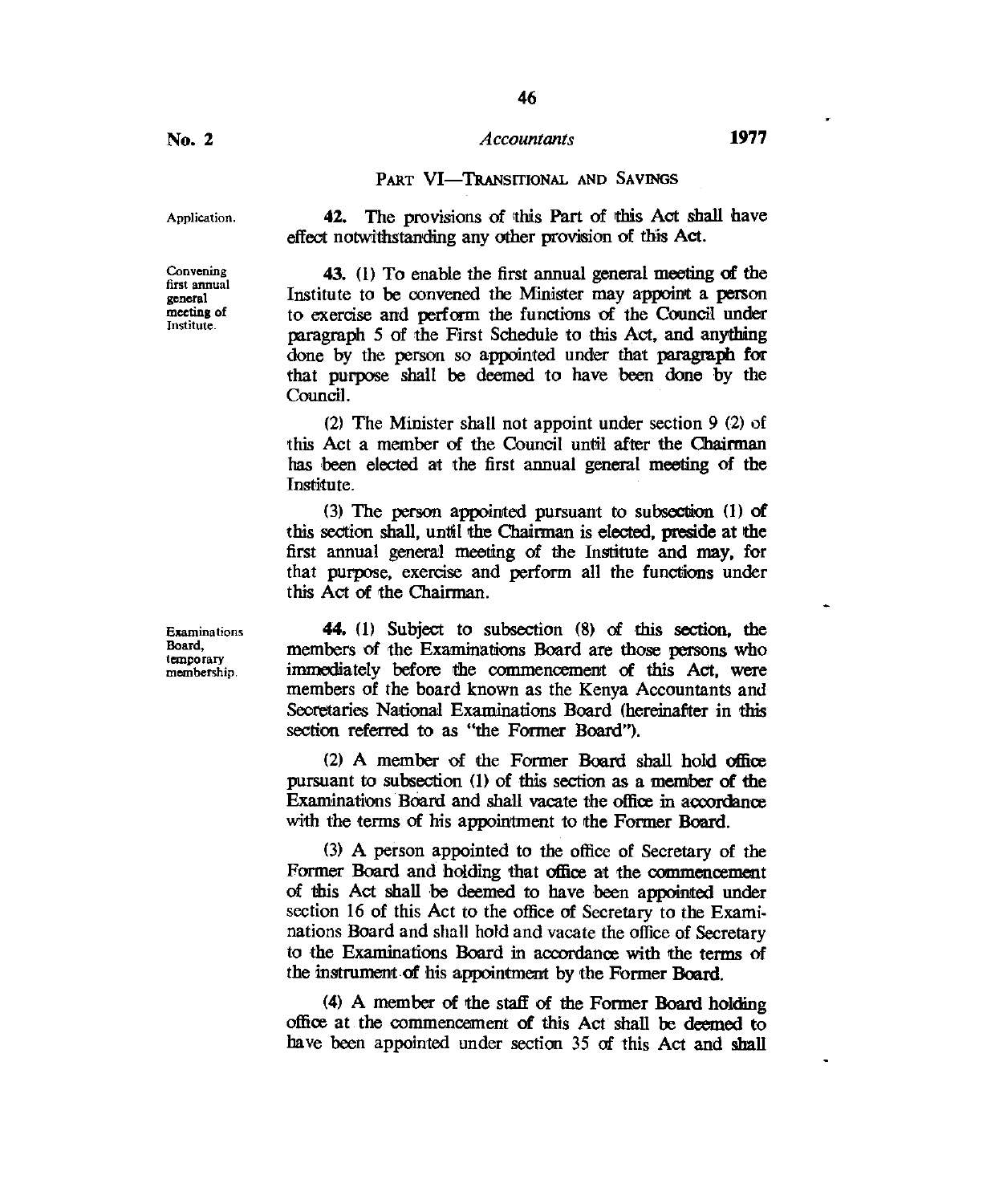hold and vacate office as an employee of the Examinations Board in accordance with the terms of the instrument of his appointment by the Former Board:

Provided that nothing in this subsection shall be taken as changing the status or rights, contractual or otherwise, of any public officer seconded to the employment of the Examinations Board unless he specifically so elects.

(5) Anything done by the Former Board before the commencement of this Act and having effect at that commencement which the Examinations Board is empowered or required to do under section 17 of this Act shall be deemed to have been done by the Examinations Board under that section.

(6) Where, before the commencement of this Act, the Former Board awarded to any person a certificate designated the Final Accountancy Certificate, that certificate shall, for the purpose of section 24 (1) (a) of this Act, be deemed to have been awarded to that person by the Examinations Board.

(7) The Minister may, by notice in the Gazette, specify the names of the persons who are, pursuant to subsection (1) of this section, members of the Examinations Board, and the notice shall be conclusive proof ci membership of the Examinations Board for so long as subsection (1) of this section has effect.

(8) Subsection (1) of this section shall cease to have effect on such date as the Minister shall, by notice in the Gazette, appoint.

#### **PART VII—REPEAL AND AMENDMENTS**

45. The Accountants (Designations) Act is hereby **Repeat of Cap. 524.**  repealed.

**Amendments.** 

46. (1) The Trade Unions Act is hereby amended by the repeal of subsection (3) of section 46 and the substitution therefor of the following new subsection— **Cap.** 233.

> (3) The account shall be verified by statutory declaration, and the union shall cause the account to be audited by the holder of a practising certificate issued pursuant to section 21 of the Accountants Act, 1977.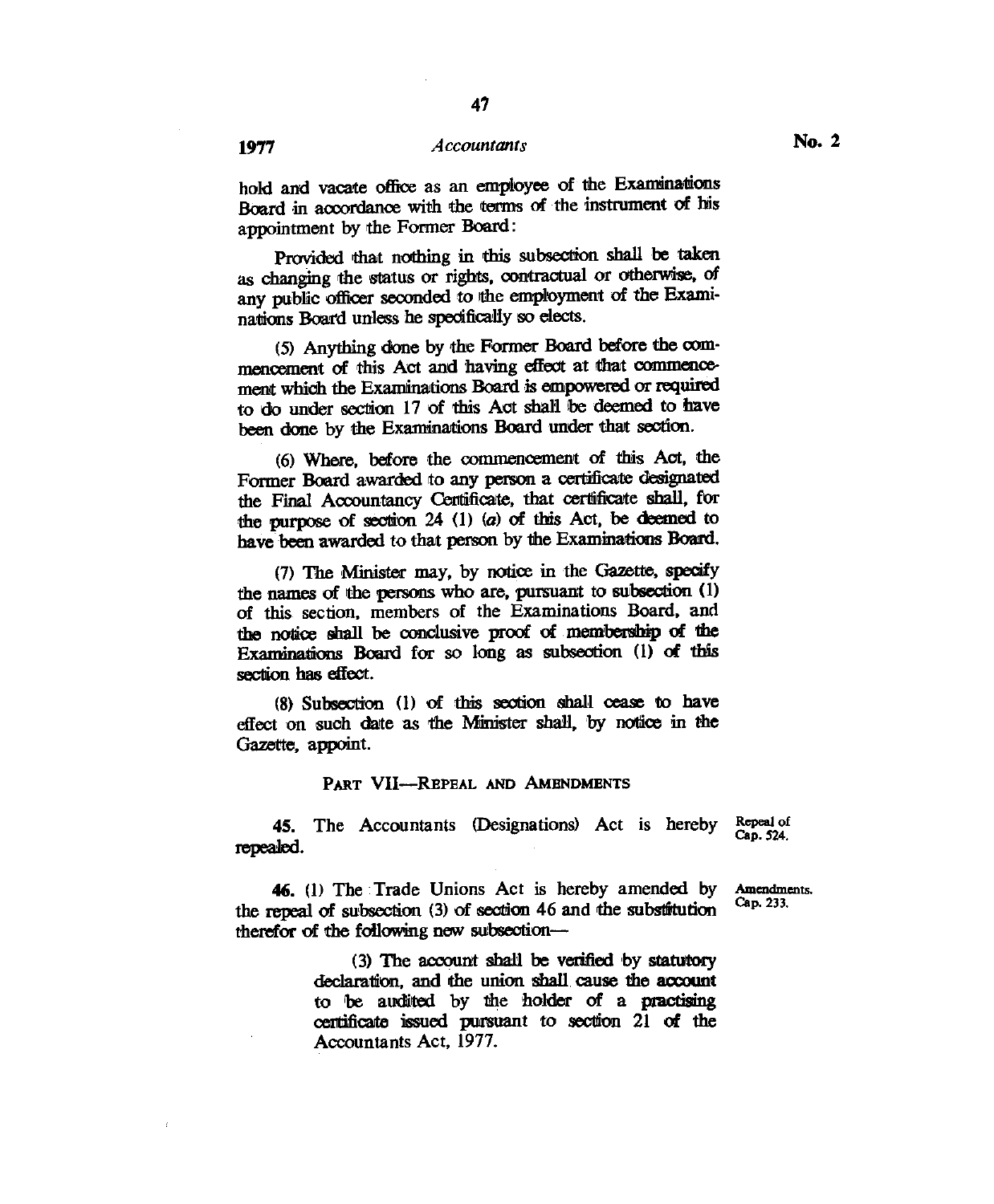$\mathcal{I}_{\mathcal{P}}$ 槍

Cap. 456. (2) The Companies Act is hereby amended by the repeal of subsection (1) of section 161 and the substitution therefor of the following new subsection—

> (1) A person or firm shall not be qualified for appointment as auditor of a company unless he or, in the case of a firm, every partner in the firm is the holder of a practising certificate issued pursuant to section 21 of the Accountants Act, 1977.

Cap. 489. (3) The Building Societies Act is hereby amended by the repeal of section 15 and the substitution therefor of the following new section-

> Auditor<sub>y</sub> 15. Every building society shall have one or more auditors, each of whom must hold a practising certificate issued pursuant to section 21 of the Accountants Act, 1977.

(4) Subject to the provisions of subsections (1), (2) and (3) of this section, where, in any written law, any reference is made to (in whatsoever terms), or is implied as referring to, a member or members of any of the professional bodies specified in the Schedule to the Accountants (Designations) Act, repealed by section 45 of this Act, such reference or implied reference shall be deemed, subject to the overriding provisions Cap. 412. of the Exchequer and Audit Act and *mutatis mutandis*, in future to refer to the holder of a practising certificate, or to the holders of practising certificates, issued pursuant to section 21 of this Act.

#### FIRST SCHEDULE (s. 3 (4))

#### THE INSTITUTE-CHAIRMAN OF THE INSTITUTE

1. (1) At each annual general meeting of the Institute a person shall be elected to the office of Chairman.

(2) Unless he earlier vacates the office, a person elected to the office of Chairman holds the office until another Chairman is elected.

(3) A person who holds the office of Chairman is eligible for re-election.

(4) A person who holds the office of Chairman may resign the office by writing under his hand delivered to the Council.

2. (1) On the advice of the Council, the Minister may appoint a person to act as Chairman—

(a) during a vacancy in the office of Chairman; or

 $(b)$  during any period when the Chairman is for any reason unable to exercise and perform the functions of his office.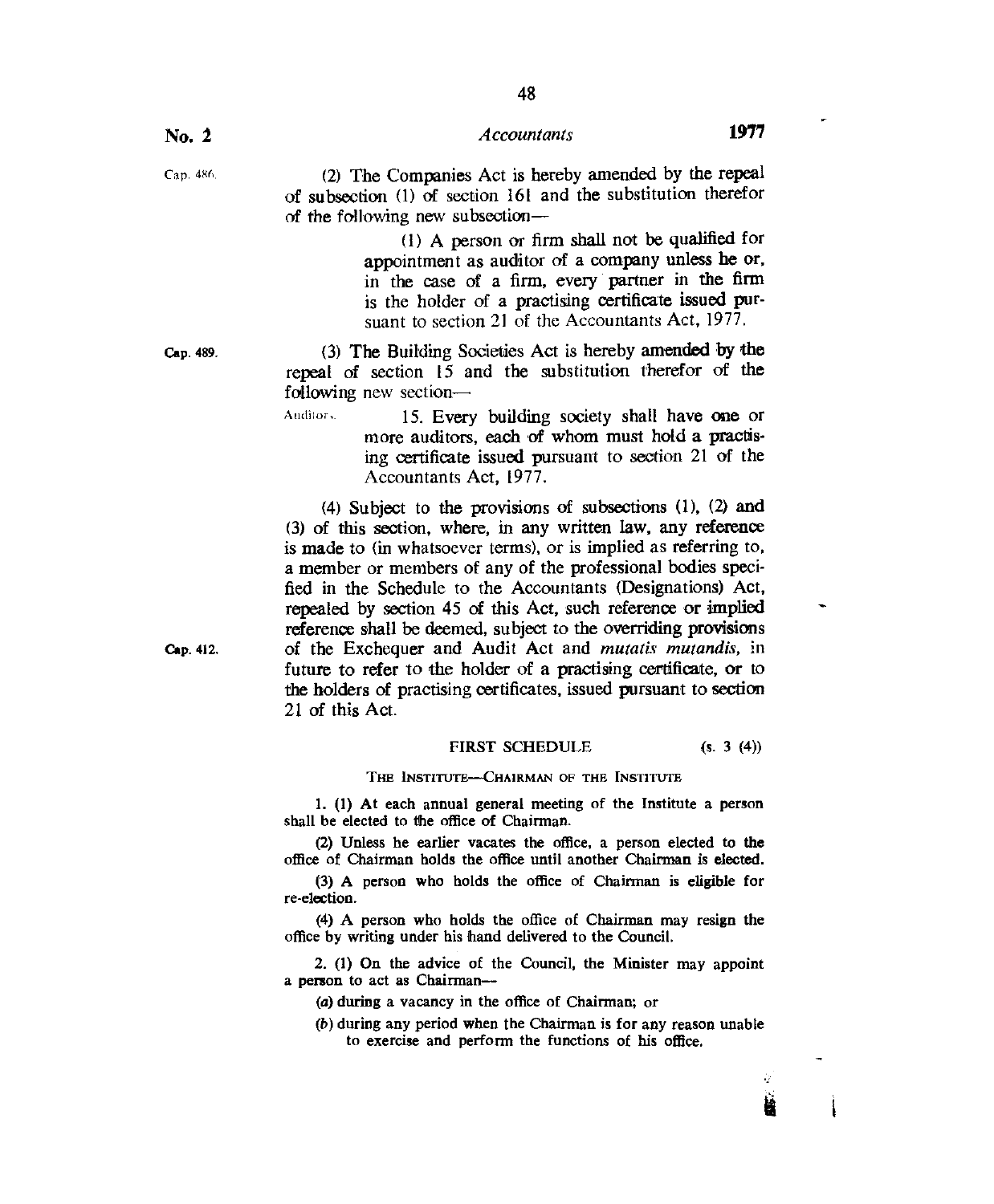(2) The Minister may at any time, on the advice of the Council. revoke the appointment of a person to act as Chairman.

(3) The appointment of a person to act as Chairman ceases to have effect—

- (a)if made during a vacancy in the office of Chairman, when the vacancy ends by the election of a Chairman;
- $(b)$  if the person appointed resigns the office by writing under his hand delivered to the Minister, or
- $(c)$  if the Minister revokes the appointment under subparagraph  $(2)$ of this paragraph.

#### MEETINGS OF THE INSTITUTE

3. (1) Subject to subparagraph (2) of this paragraph, an annual general meeting of the Institute shall be held not later than six months after the end of each year.

(2) The first annual general meeting of the Institute shall b, held on such date as is convenient.

4. A special general meeting of the Institute—

(a)may be held at any time; and

(b)shall be held on a written request made to the Council and signed by not less than twenty members of the Institute.

5. (1) A meeting of the Institute shall be convened by the Council by giving to *every* member of the Institute a written notice—

- (a)stating the place where, and the day and hour when, the meeting is to be held; and
- (b)indicating the business which it is proposed to transact at the meeting.

(2) Notice of a meeting shall be given not less than fourteen days before the date on which it is to be held to each member of the Institute by posting the notice to the address of the member last known to the Institute, or by handing the notice to the member in person.

(3) The validity of any proceedings of the Institute shall not be affected by any failure to comply with the requirement of subparagraph (2) of this paragraph unless it is proved that the failure so to comply in relation to any member was a deliberate failure.

6. (1) The Chairman shall preside at all meetings of the Institute at which he is present.

(2) At a meeting of the Institute at which the Chairman is not present, the Vice-Chairman of the Council shall preside.

(3) At a meeting of the Institute at which neither the Chairman nor the Vice-Chairman of the Council is present, the members of the Institute present at the meeting shall elect one of their members to preside.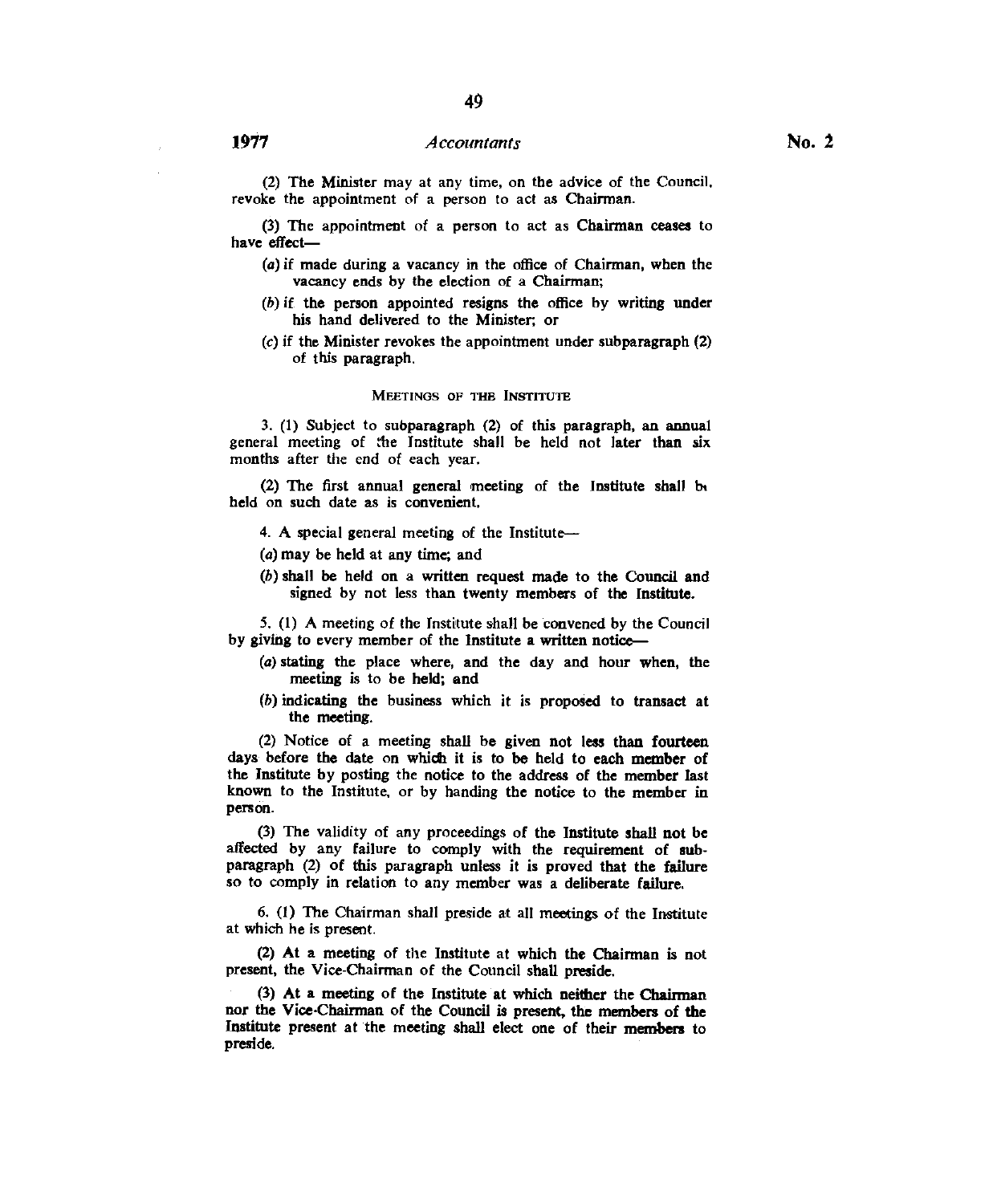**50** 

(2) Where a special general meeting of the Institute is convened—

- (a)otherwise than pursuant to paragraph 4 *(b)* of this Schedule, and a quorum is not present when the meeting proceeds to business, the meeting shall stand adjourned until the same day on the following week, at the same time and place, and if a quorum is not present at or within fifteen minutes after that time, the members present shall constitute a quorum; or
- (b)pursuant to paragraph 4 *(b)* of this Schedule, and a quorum is not present when the meeting proceeds to business the meeting shall be dissolved.

8. (1) No business shall be transacted at a meeting of the Institute unless—

- $(a)$  the business is indicated in the notice of the meeting as business which it is proposed to transact; or
- (b)in the case of business not so indicated, the meeting decides to transact the business and the person presiding at the meeting agrees to the transaction of the business;

(2) Minutes of the proceedings at meetings of the Institute shall be kept in such manner as the Chairman or in his absence the person presiding at a particular meeting, directs.

9. The person presiding at a meeting of the Institute may adjourn the meeting from time to time and from place to place, with the consent of the meeting.

10. The person presiding at a meeting of the Institute may in his discretion limit the number of persons permitted to speak in favour of or against any motion and the time any such person may so speak.

11. (1) Questions arising at a meeting shall be determined by a majority of the members of the Institute voting on the question.

(2) Voting on any question shall be by a show of hands unless, before the declaration of the result of the voting on a show of hands, *a* ballot is demanded—

(a)by the person presiding at the meeting; or

(b) by at least two members of the Institute present.

in which event the question shall *be* determined by a ballot taken in such manner as the person presiding at the meeting directs.

(3) Where a ballot is held voting may be either done **personally**  or by written proxy.

(4) An instrument appointing a proxy shall be in **writing and shall be deposited with the Secretary to the Council not less than forty-eight hours before the meeting of the Institute at which it is**  to be used.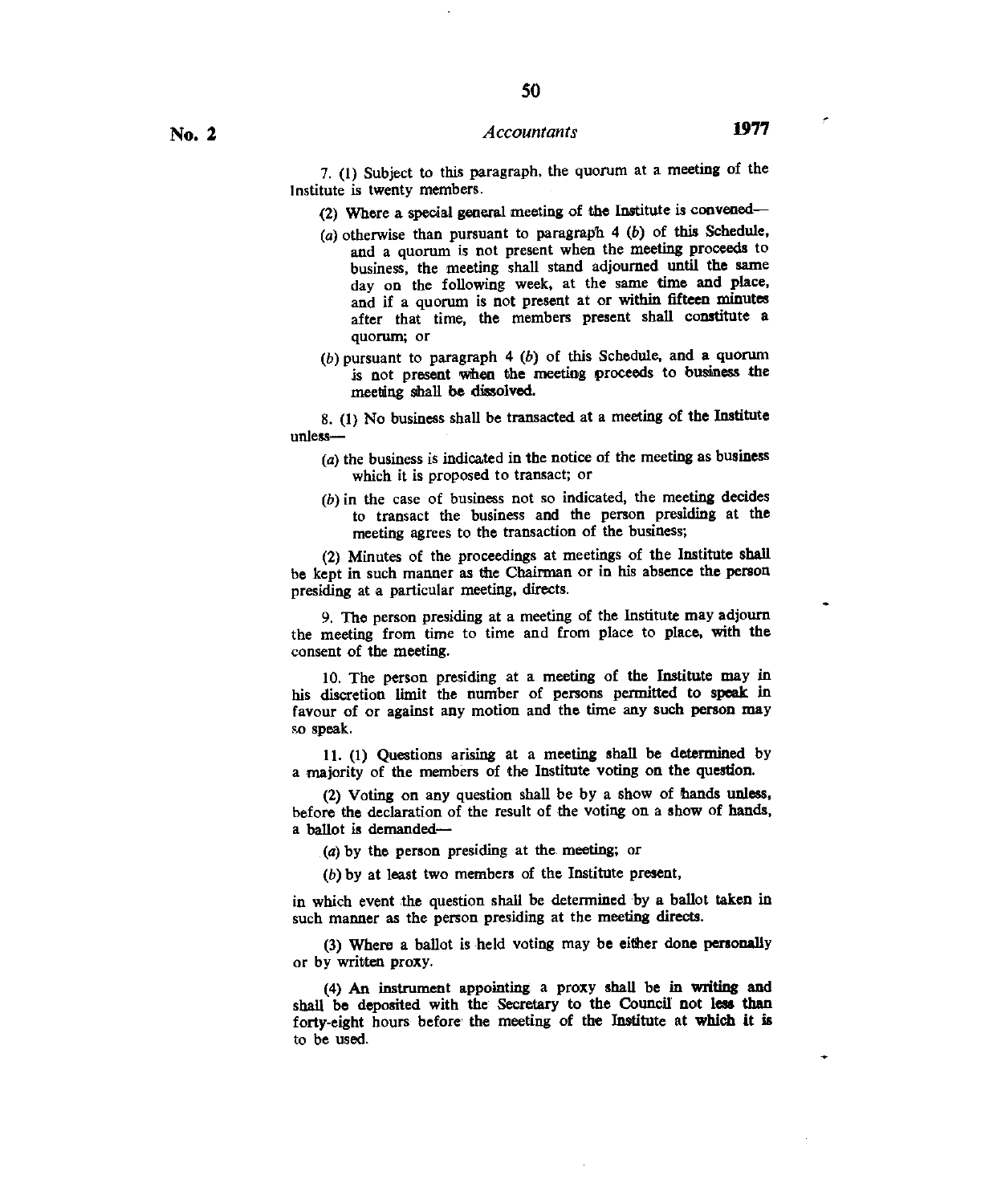(5) A proxy to be used in any ballot at any meeting may be used at the meeting or, if the meeting is adjourned, in any ballot when the meeting is resumed after the adjournment but the holding of a proxy shall not be counted towards the quorum at any stage of any meeting.

(6) The person presiding at a meeting of the Institute has a deliberative vote, and, in the event of an equality of votes, also has a casting vote.

(7) A declaration by the person presiding at a meeting of the Institute that a resolution has or has not been carried and an entry to that effect in the minutes of the meeting is evidence of that fact.

#### SECOND SCHEDULE *(s.* 8 **(4))**

#### **THE COUNCIL-MEMBERS OF THE COUNCIL**

**1.** (1) Each of the nine members of the Council (one of whom shall be the Vice-Chairman) referred to in section 9 (1) *(b)* of this Act shall be elected at an annual general meeting of the Institute.

(2) Subject to paragraph 2 of this Schedule, a member of the Council—

(a) elected pursuant to subparagraph (1) of this paragraph;

(b) appointed pursuant to section 9 (2) of this Act; or

(c) co-opted pursuant to subparagraph (3) of this paragraph,

holds office for the prescribed period, unless he earlier ceases to hold office.

(3) Subject to subparagraph (4) of this paragraph, where a member of the Council (including a member co-opted pursuant to this subparagraph) ceases to hold office before the expiration of the prescribed period or otherwise than under the provisions of paragraph 2 of this Schedule (where applicable) the Council may co-opt a person to hold that office.

(4) Subparagraph (3) of this paragraph does not apply to the member of the Council appointed pursuant to section 9 (2) of this Act.

- (5) In this paragraph the "prescribed period" means—
- (a) in relation to a member referred to in subparagraph (2) (a) of this paragraph, the period beginning with his election and ending at the commencement of the day on which the third annual general meeting after his election is to be held;
- (b) in relation to a member referred to in subparagraph  $(2)$   $(b)$ of this paragraph, the period of three years next following his appointment; or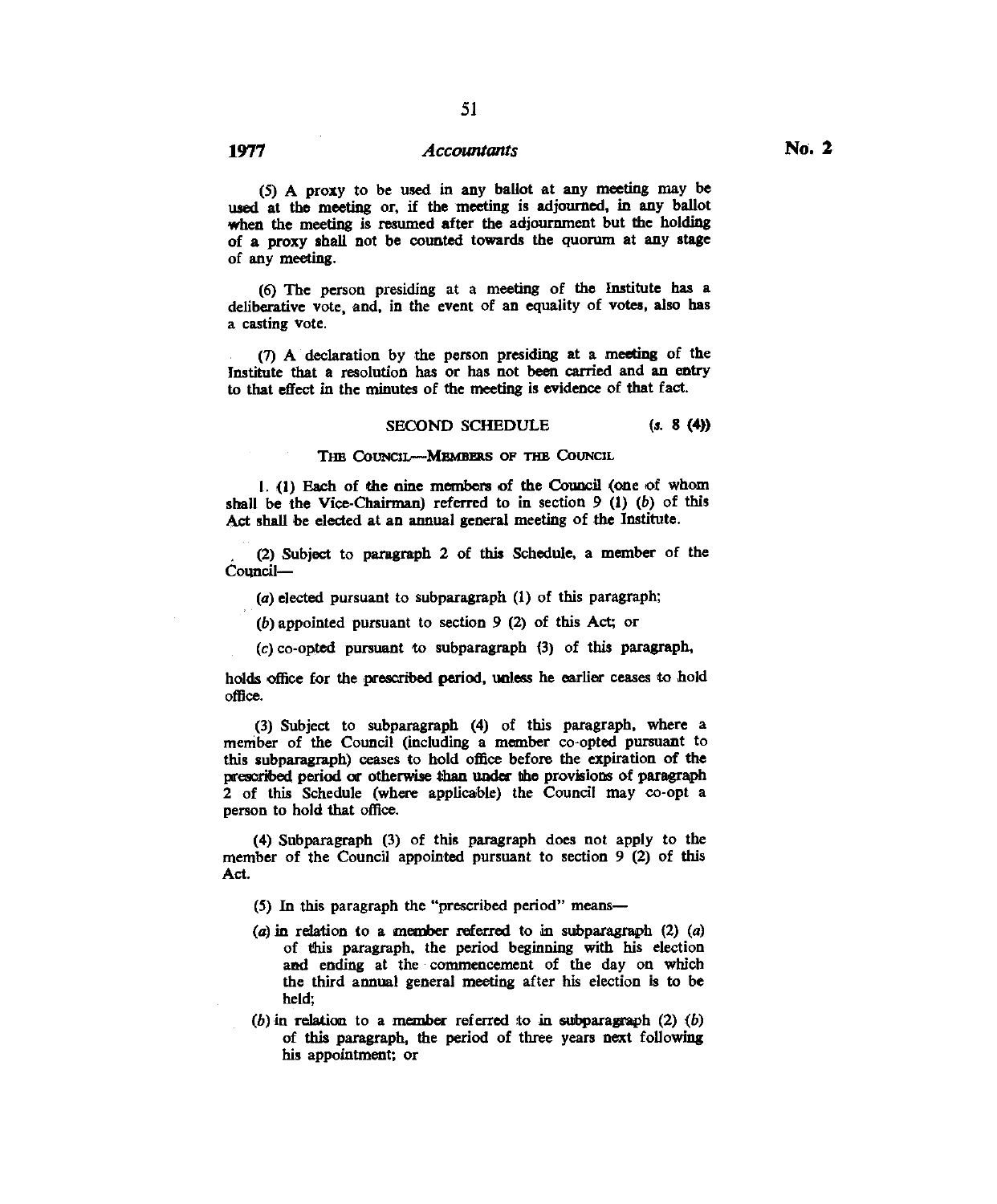$(c)$  in relation to a member referred to in subparagraph  $(2)$   $(c)$ **of** this paragraph, the period beginning with his being co-opted and ending at the commencement of the day on which the first annual general meeting after his being co-opted is to be held.

2. Of the nine members of the Council (including the Vice-Chairman) first elected by the Institute after the commencement of this Act—

- (a) three (identified by agreement of the members of the Council or by lot) shall cease to hold office at the commencement of the day on which the second annual general meeting of the Council is to be held, save in the case of any such member who earlier ceases to hold office;
- $(b)$  three (so identified) shall cease to hold office at the commencement of the day on which the third annual general meeting of the Council is to be held, save in the case of any such member who earlier ceases to hold office; **and**
- (c)the remaining three members shall cease to hold office at the commencement of the day on which the fourth annual general meeting of the Council is to be held, save in the case of any such member who earlier ceases to hold office.

3. A member of the Council may resign the office by writing under his hand delivered—

- (a)in the case of the member appointed pursuant to section 9 (2) of this Act, to the Minister; or
- $(b)$  in the case of any other member, to the Council.

4. **(1) Subject** to paragraph **1** (3) of this Schedule, where a member of the Council ceases to hold office a member shall be elected to fill the vacancy at the annual general meeting of the Institute next following, or shall be appointed by the Minister, as the case may be.

(2) A member of the Council who ceases to hold office is eligible for re-election or re-appointment.

5. Paragraphs 1, 2, 3 and 4 of this Schedule do not apply to the Chairman.

#### VICE-CHAIRMAN OF THE COUNCIL

6. (I) There shall be a Vice-Chairman of the Council who shall be elected by the Council from amongst the members of the Council.

(2) The Vice-Chairman shall hold the office for the period of one year immediately following his election to the office or, if he ceases to hold office as a member of the Council before then, until he so ceases to hold office.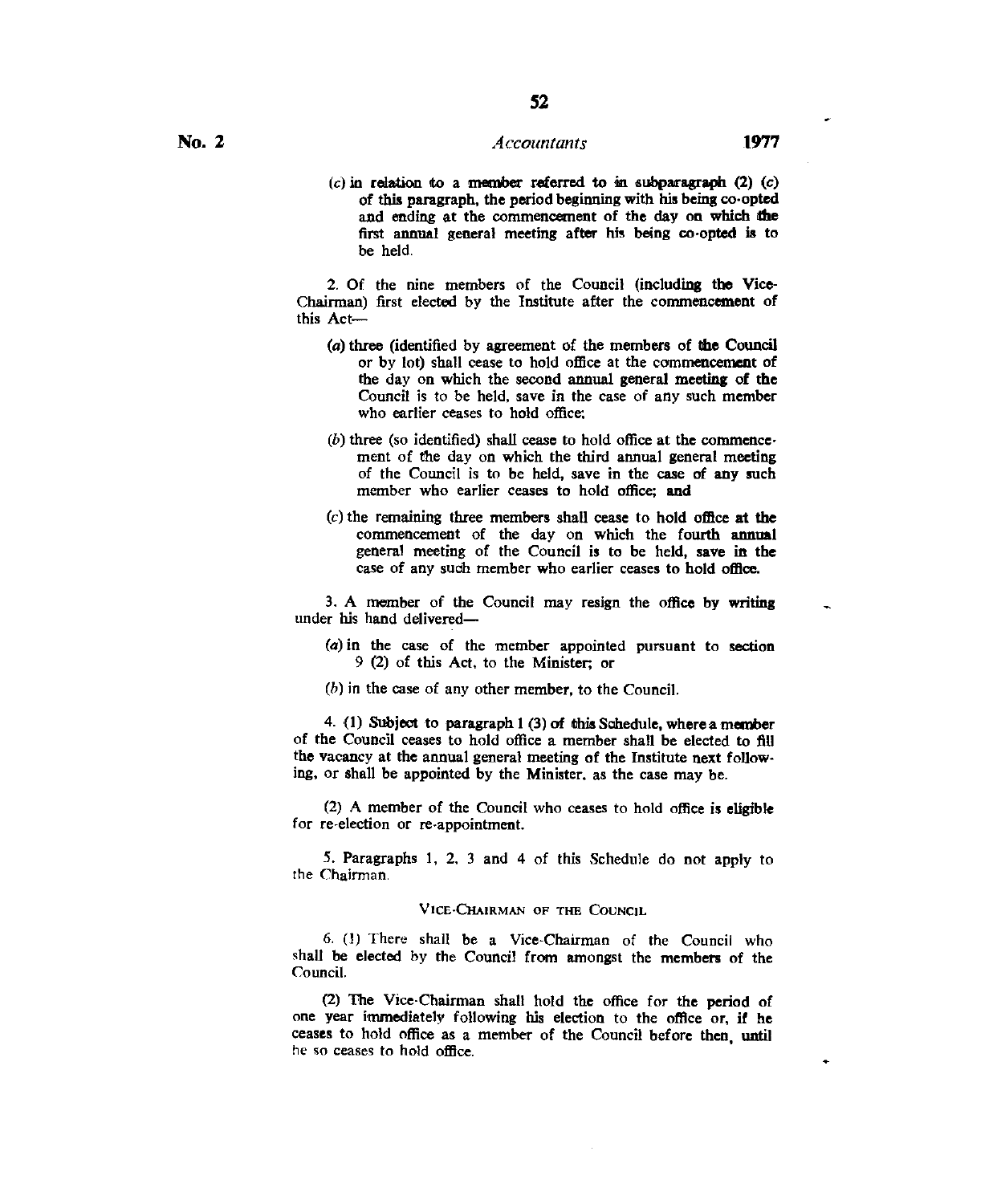(3) Subject to paragraph 2 of the First Schedule of this Act, the Vice-Chairman may exercise and perform the functions of the Chairman if the Chairman is unable to exercise and perform those functions.

### **PROCEEDINGS**

7. The quorum at meetings of the Council and the arrangements relating to meetings of the Council shall be such as the Council may determine.

8. The person presiding at a meeting of the Council has a deliberative vote, and, in the event of an equality of votes, also has a casting vote.

9. Minutes of the proceedings of the Council shall be kept in such manner as the Council directs, and, on the written request of the Minister, shall be made available to him or any person nominated by him.

#### THIRD SCHEDULE *(s.* 11 (4))

THE REGISTRATION BOARD-MEMBERS OP THE REGISTRATION BOARD

I. (1) A member of the Registration Board shall hold office for the period of one year next following his appointment, unless he earlier ceases to hold office.

(2) A member of the Registration Board may resign the office by writing under his hand delivered to the Minister.

(3) A member of the Registration Board who ceases to hold office is eligible for re-appointment.

CHAIRMAN AND VICE-CHAIRMAN OF REGISTRATION BOARD

2. (1) The Minister shall appoint from amongst the members of the Registration Board a Chairman and a Vice-Chairman of the Board.

(2) The Chairman and the Vice-Chairman of the Registration Board shall hold his office until he ceases to hold office as a member of the Registration Board or until he resigns the office under subparagraph (3) of this paragraph.

(3) The Chairman or the Vice-Chairman of the Registration Board may resign the office by writing under his hand addressed to the Minister.

(4) The Vice-Chairman may exercise any of the functions of the Chairman if the Chairman is unable to exercise and perform those functions.

#### **PROCEEDINGS**

3. The quorum at meetings of the Registration Board and the arrangements relating to meetings shall be such as the Registration Board may determine.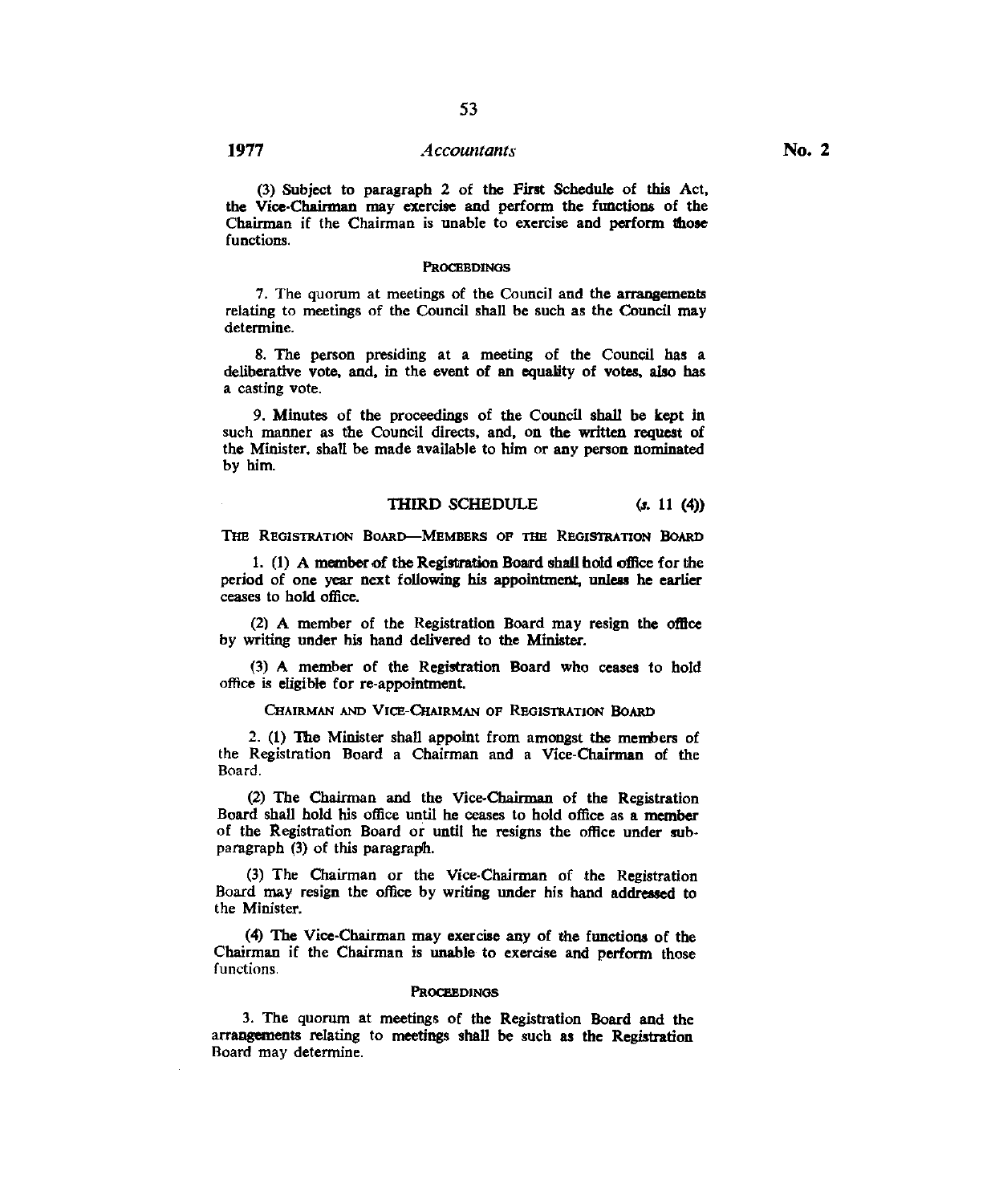54

5. Minutes of the proceedings of the Registration Board shall be kept in such manner as the Board directs, and, on the written request of the Minister shall be made available to him or any person nominated by him.

#### FOURTH SCHEDULE *(s.* **14 (4))**

#### **THE EXAMINATIONS BOARD-MEMBERS OP THE EXAMINATIONS BOARD**

**1. (1)** A member of the Examinations Board shall hold office for the period of two years next following his appointment, unless he earlier ceases to hold office.

(2) A member of the Examinations Board may resign the office by writing under his hand delivered to the Minister.

(3) A member of the Examinations Board who ceases to hold office is eligible for re-appointment.

#### **CHAIRMAN AND VICE-CHAIRMAN OF EXAMINATIONS BOARD**

2. (1) The Minister shall appoint from amongst the members of the Examinations Board a Chairman and a Vice-Chairman of the Board.

(2) The **Chairman and the Vice-Chairman of the Examination**  Board shall hold his office until he ceases to hold office as a member of **the Examinations Board or until he resigns the office under subparagraph (3) of this paragraph.** 

**(3) The Chairman or the** Vice-Chairman of the Examinations Board may resign the office by writing under his hand addressed to the Minister.

(4) The Vice-Chairman may exercise any of the functions of the Chairman if the Chairman is unable to exercise and perform those functions.

#### PROCEEDINGS

3. The quorum at meetings of the Examinations Board and the arrangements relating to meetings shall be such as the Examinations Board may determine.

4. The person presiding at a meeting of **the Examinations Board has a deliberative vote, and, in the event of an equality of votes, also has a casting vote.** 

**5. Minutes of the proceedings of the Registration Board** shall be kept in such manner as the Board directs, and, **on the written request of the Minister shall be made available to him or any person**  nominated by him.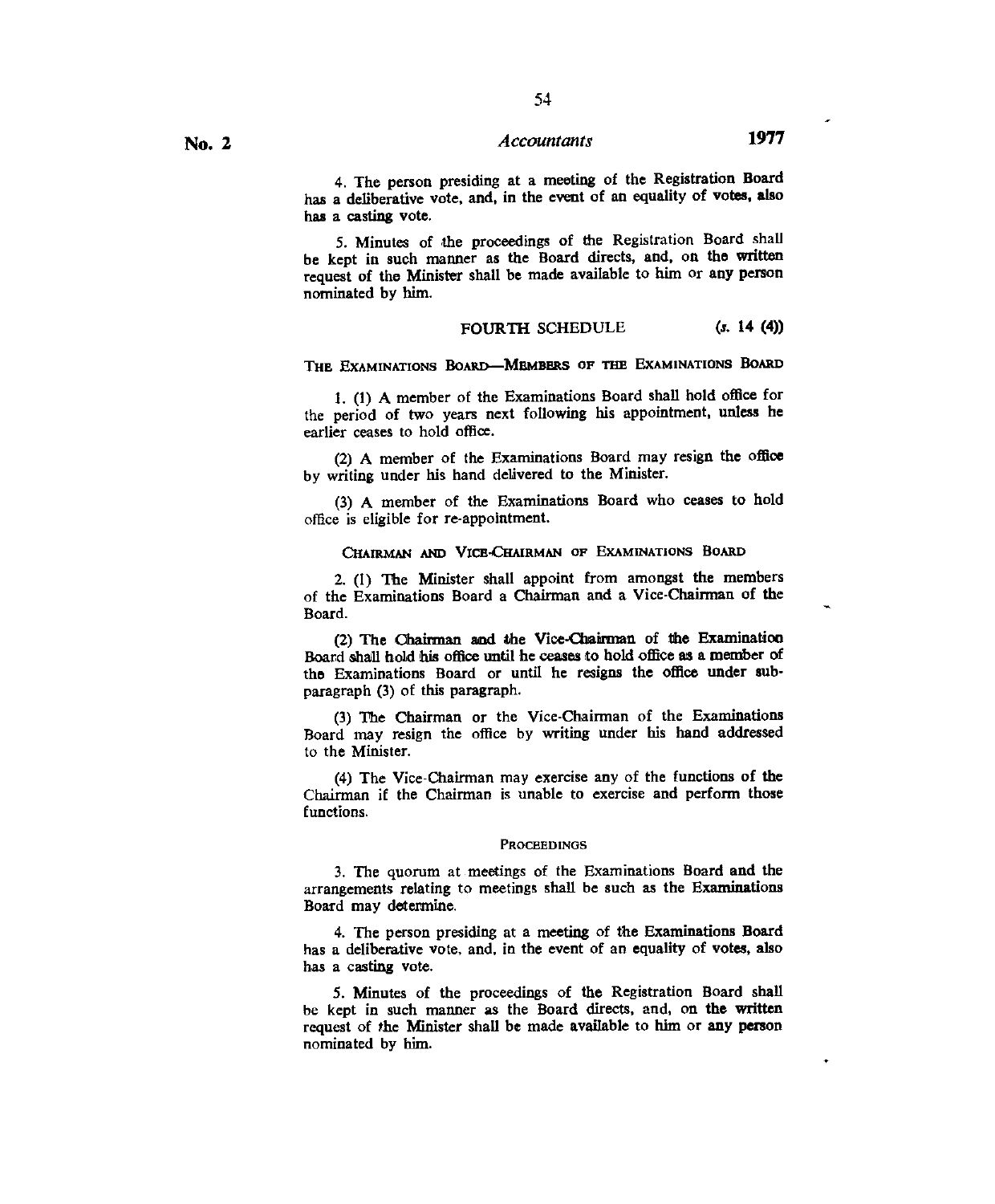# FIFTH SCHEDULE (s. 30(2))

## **PROCEEDINGS ON INQUIRY**

**1. (1)** The Council shall cause a statement to be prepared setting out the allegation of professional misconduct to *be* investigated by the Disciplinary Committee.

(2) The Secretary to the Council shall transmit to each member of the Disciplinary Committee and to the person whose conduct is the subject of investigation a copy of the statement prepared pursuant to subparagraph (1) of this paragraph.

2. (1) The Secretary to the Council shall give notice of the first date, time and place fixed for the inquiry to the person whose conduct is the subject of investigation.

(2) Every such notice shall, at least fourteen days before the first date fixed for the inquiry, be delivered to the person whose conduct is the subject of investigation by hand or be sent to him through the post by registered letter addressed to his address last known to the Council.

(3) Where a person whose conduct is the subject of investigation fails to appear either personally or by his advocate at the time and place fixed in the notice served on him, the inquiry may proceed in his absence.

(4) Notice of the adjournment of an inquiry shall be given to the person whose conduct is the subject of investigation in such manner as the Disciplinary Committee determines.

3. (1) A person whose conduct is the subject of investigation may appear at the inquiry either personally or by his advocate.

(2) The Institute may appear at the inquiry by an advocate.

4. (1) For the purpose of the conduct of the inquiry the Disciplinary Committee has power—

(a) to administer oaths;

(6) to summon persons to attend and give evidence; and

*(c)* to order the production of relevant documents, including court judgements.

(2) An oath may be administered by any member of the Disciplinary Committee or by the Secretary to the Council.

(3) Notices, orders and summonses of the Disciplinary Committee shall be issued under the hand of the Secretary to the Council.

5. (1) Subject to this Schedule, on the inquiry—

(a) the procedure to be followed is within the discretion of the Disciplinary Committee; and